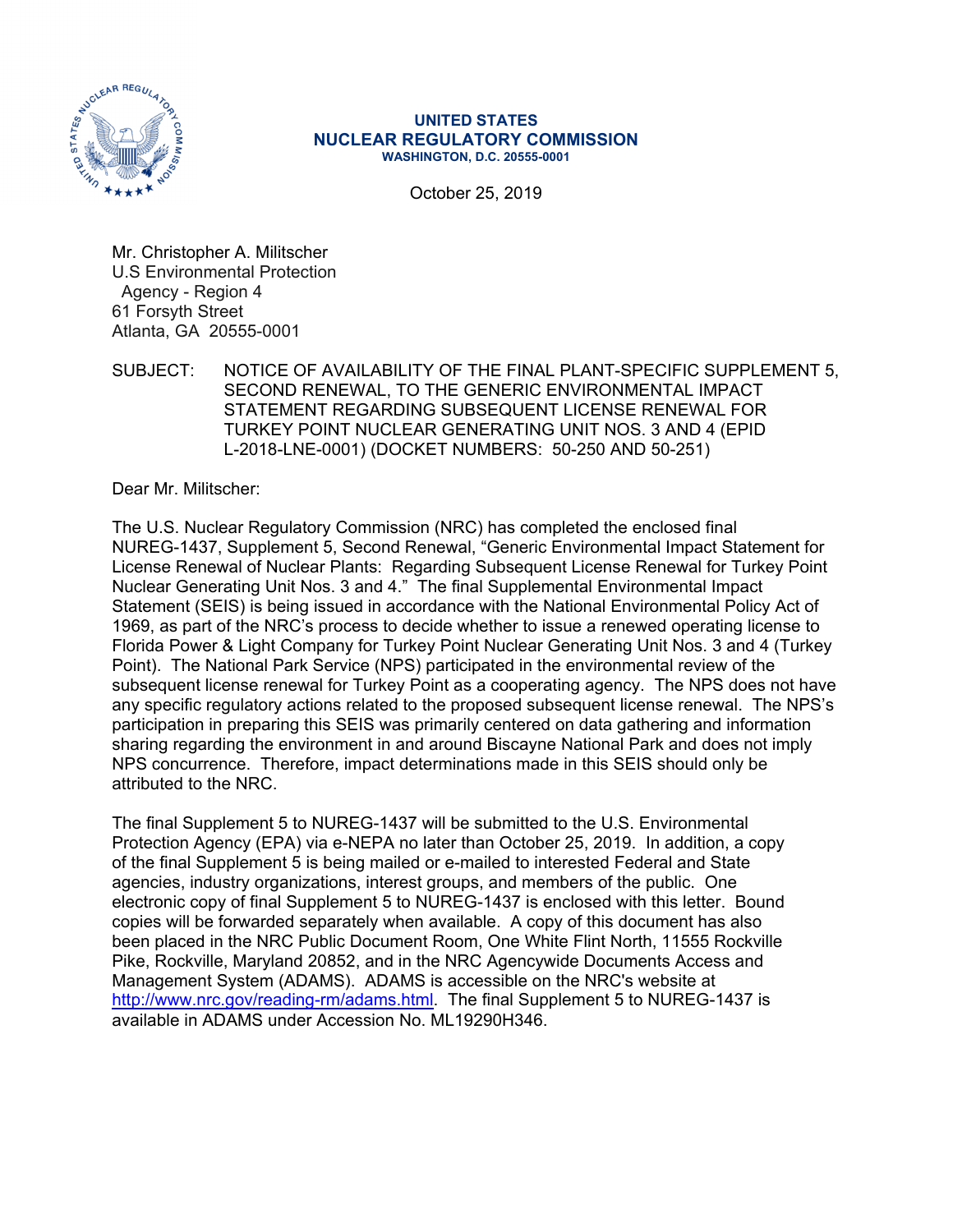C. Militscher - 2 -

NRC's responses to EPA's recommendations provided by its letter dated May 20, 2019 (ADAMS Accession No. ML19157A200) during the public comment period for draft Supplement 5 to NUREG-1437 are enclosed. These responses can also be found in Appendix A of Supplement 5.

If further information is required, please contact Mr. Robert Schaaf, Senior Project Manager for the environmental review of the Turkey Point license renewal application, by telephone at 301-415-6020 or via e-mail at Robert.Schaaf@nrc.gov.

Sincerely,

**/RA/** 

Robert B. Elliott, Chief Environmental Review License Renewal Branch Division of Rulemaking, Environmental, and Financial Support Office of Nuclear Material Safety and Safeguards

Docket Nos. 50-250 and 50-251

Enclosure: As stated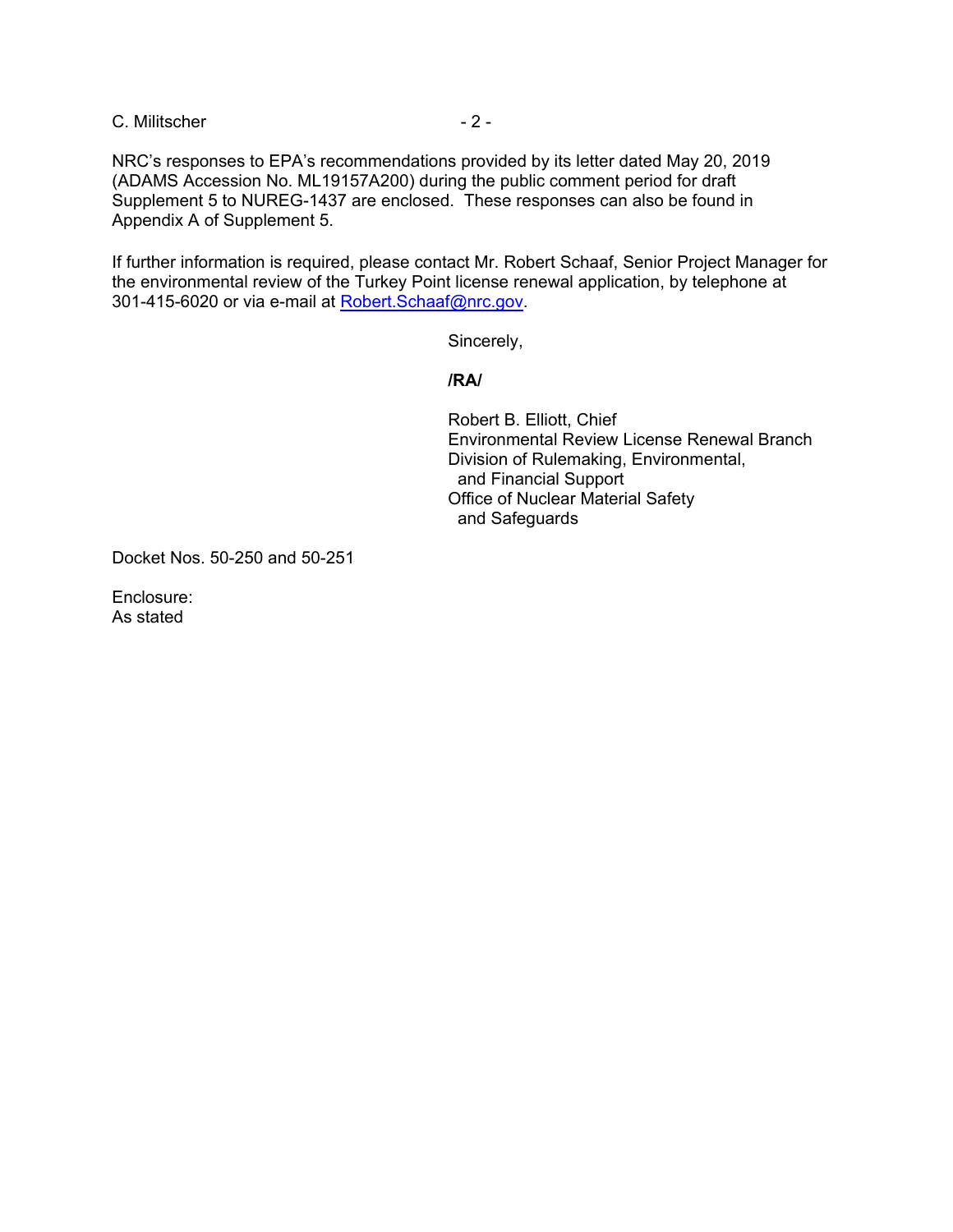## C. Militscher - 3 -

SUBJECT: NOTICE OF AVAILABILITY OF THE FINAL PLANT-SPECIFIC SUPPLEMENT 5, SECOND RENEWAL, TO THE GENERIC ENVIRONMENTAL IMPACT STATEMENT REGARDING SUBSEQUENT LICENSE RENEWAL FOR TURKEY POINT NUCLEAR GENERATING UNIT NOS. 3 AND 4 (EPID L-2018-LNE-0001) (DOCKET NUMBERS: 50-250 and 50-251)

DATED: October 25, 2019

#### **DISTRIBUTION**:

#### **HARD COPY**:

REFS RF

#### **E-MAIL:**

**Public** RidsNmssRefs Resource RidsNmssRefsElrb Resource RidsNrrDnrl Resource RidsNrrDnrlNlrp Resource RidsNrrDraArcb Resource

---------------------------------------- RSchaaf. NMSS

WBurton, NRR RElliott, NMSS EOesterle, NRR MBarillas, NRR UShoop, NRR

RidsNrrDorl Resource RidsNrrDorlLpl2-2 Resource RidsNrrPMTurkeyPoint Resource RidsOgcMailCenter Resource RidsOPA Resource

EDacus, OCA RMusser, RII DOrr, RII RHanna, RII JLedford, RII

ADAMS Accession Nos.

- 1. Package: ML19295F526
- 2. Letter: ML19295F527
- 3. GEIS Supplement 5: ML19290H346

| OFFICE      | PM: ENRB/REFS | PM:NLRP/DNLR | LA:REFS/ENRB                    | <b>BC:ELRB/REFS</b> |
|-------------|---------------|--------------|---------------------------------|---------------------|
| <b>NAME</b> | RSchaaf       | *WBurton     | *AWalker-Smith<br>(letter only) | RElliott            |
| <b>DATE</b> | 10/22/19      | 10/22/19     | 10/22/19                        | 10/25/19            |

# **OFFICIAL RECORD COPY**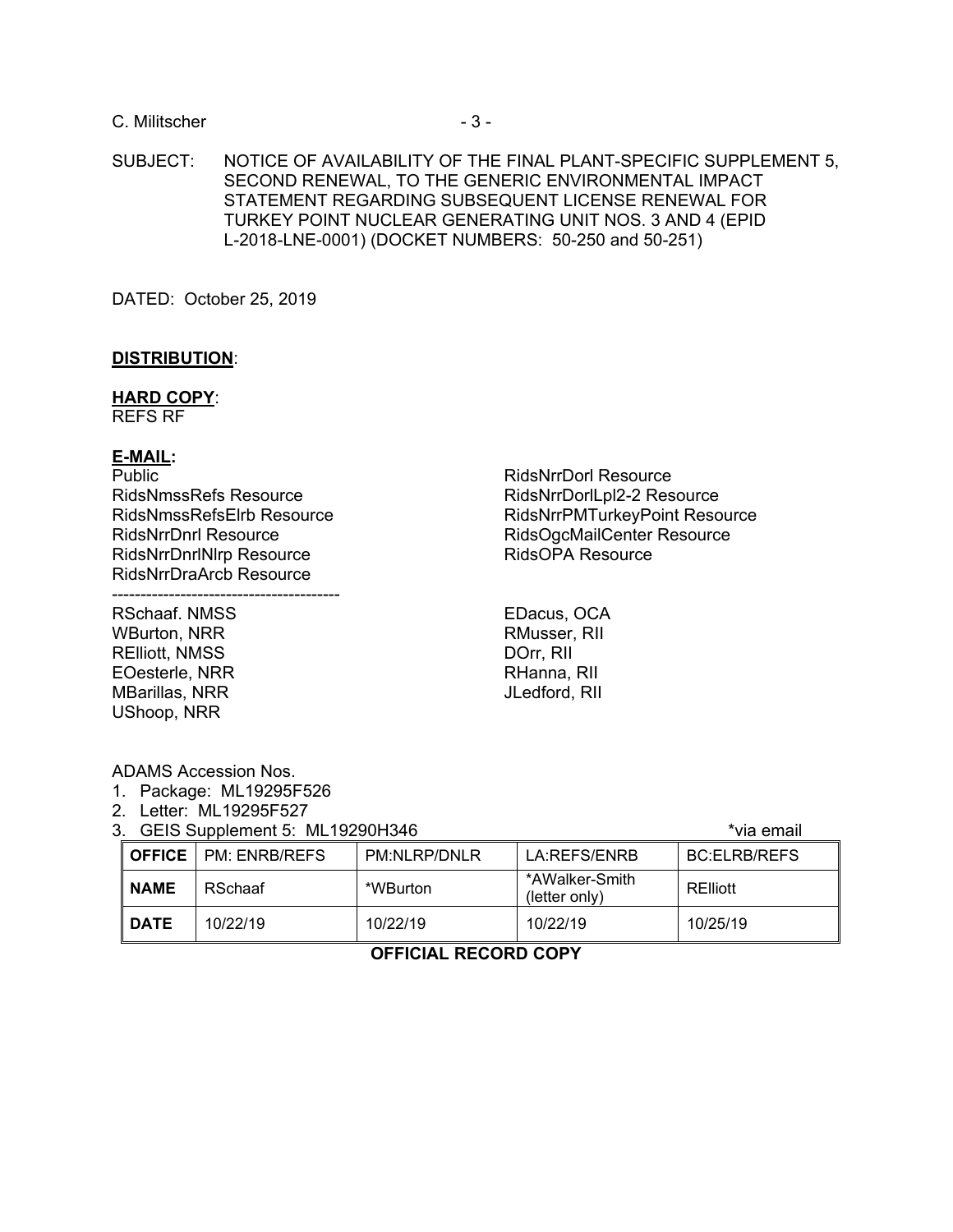**Responses to U.S. Environmental Protection Agency Recommendations on NUREG-1437, Supplement 5, Second Renewal, to the Generic Environmental Impact Statement for License Renewal of Nuclear Plants, Turkey Point Unit Nos. 3 and 4** 

# **Comment 1: License Renewal Process**

The U.S. Environmental Protection Agency EPA has provided technical comments and recommendations as outlined in the enclosure (See enclosure). The Proposed Action will entail the operating license renewal of Units 3 and 4 from 2032 to 2052. Consistent with long-term remediation approaches to environmental issues employed by other agencies, the EPA recommends the NRC consider a reopening term and/or condition in the license should the corrective measures in the Florida Department of Environmental Protection (FDEP) and Miami-Dade County Department of Environmental Resources Management (DERM) consent agreements not be met. The EPA requests that the technical comments and recommendations be addressed in the Final Supplemental Environmental Impact Statement (FSEIS).

*Response: The commenter requests that technical comments and recommendations be addressed in the final SEIS. The NRC acknowledges the comment and agrees that a thorough analysis of public comments and input are critical to the NRC's environmental review process. The NRC staff's responses to comments received from the public and from regulatory agencies on the draft SEIS are contained in Section A.2 of this Appendix. The staff has carefully considered and responded to comments provided on the draft SEIS and the final SEIS incorporates appropriate comments and recommendations.* 

*This comment provides no new information, and no changes have been made to the SEIS.* 

# **Comment 2: Groundwater Hydrology and Quality**

License Renewal Term: As outlined in the comments below, the EPA identified numerous issues from the review of the SD EIS regarding many aspects of the Proposed Action or relicensing renewal. Most significant of these issues is the hypersalinity plume in the aquifer related to the Canal Cooling System (CCS). The EPA notes that the Florida Department of Environmental Protection (FDEP) and the Miami-Dade County Department of Environmental Resources Management (DERM) have entered into various consent agreements with Florida Power and Light (FPL) regarding issues related to the CCS. The EPA supports the FDEP and DERM's efforts to work with FPL to remediate the adverse impacts of the hypersalinity plume in the aquifer and the ammonia releases to surface waters. The EPA notes that these consent agreements have outlined various corrective actions to address the issues related to the CCS. However, these corrective measures have only recently been implemented.

Recommendations: Given the many unknowns related to the CCS corrective measures effectiveness and the timing and length of the license renewal, the EPA recommends the NRC consider a reopening term and/or condition in the license should the corrective measures in the FDEP and DERM consent agreements not be met. As part of this reopening term and/or condition, we recommend that the NRC and the licensee re-evaluate the alternative corrective measures to include the Cooling Water System Alternative. The EPA recommends the NRC, in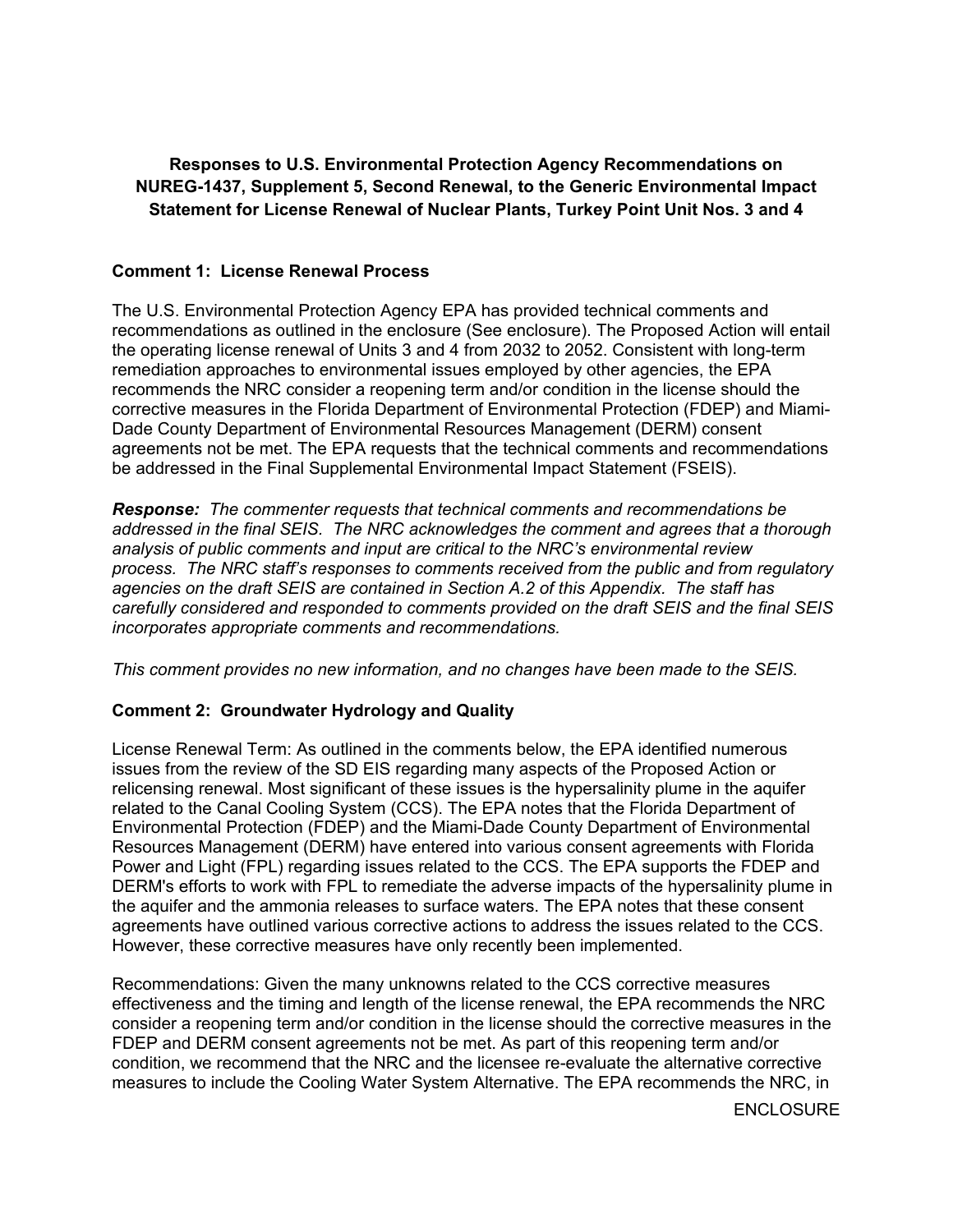consultation with FPL, FDEP and DERM, take an adaptive management approach to ensure the facility's compliance with the applicable consent agreements. The EPA further recommends that the NRC coordinate closely with FDEP and DERM to ensure that the FDEP and DERM are sufficiently satisfied with the progress of the CCS corrective measures before the license renewal begins in 2032.

*Response:**As described throughout Sections 3.5.1.4 and 3.5.2.2 of the SEIS, which have been revised in this SEIS based on the latest available information, including from annual surface water, groundwater, and ecological monitoring surveys, the staff has considered the development of regulatory actions addressing cooling canal system (CCS) operational effects on groundwater quality and the adjacent surface waters. The staff considered the results achieved to date, the regulatory authority exercised by State and County regulatory agencies, and the likely effectiveness of the mitigative actions undertaken by FPL under the Miami-Dade County Consent Agreement and the Florida Department of Environmental Protection Consent Order to remediate the hypersaline plume and reduce the impact of CCS operation on groundwater quality and surface water quality via the groundwater pathway.* 

*In the NRC staff's impacts analysis presented in Section 4.5.1.2 of the SEIS, the staff determined that impacts on groundwater quality are MODERATE for the current license renewal term based on the fact that current and ongoing operations have noticeably degraded groundwater quality in the vicinity of the Turkey Point site and contributed to migration of the saltwater interface. Without mitigative actions, continued operation of the CCS is likely to result in continued degradation of groundwater quality. In its analysis, however, the NRC staff further acknowledges that groundwater remediation activities are now ongoing and have had and are likely to continue to have beneficial effects on groundwater quality.* 

*The staff's impacts projection that the impacts would be "SMALL" during the subsequent license renewal period is based upon the continuance of FPL's ongoing mitigative actions (freshening and plume recovery) to reduce the effects of past and ongoing operations on groundwater quality. Because the predicted success of the mitigative actions is based on groundwater modeling and regulatory oversight of the responsible State and local agencies, the staff acknowledges as part of its assessment that there is uncertainty in the projected impacts under the proposed action. The staff determined in Section 4.5.1.2 of the SEIS that, while there is uncertainty in timing and the ultimate effectiveness of the mitigative actions, the success of FPL's mitigation efforts is subject to regulatory oversight by county and state agencies and is continually evaluated through a comprehensive water quality monitoring program. Section 3.5.2.2 of this SEIS has been revised to reflect the latest published groundwater monitoring data for the Turkey Point site, including the results from the 2018 continuous surface electromagnetic survey designed to track changes in the hypersaline plume, as well as the latest published data on CCS freshening and recovery well operation effectiveness. The NRC staff has considered and acknowledged this new information in its impact assessment as presented in revised Section 4.5.1.2 of the SEIS (see "New Information, Category 1 Issue, Groundwater Quality Degradation" ('Plants with Cooling Ponds in Salt Marshes')) while acknowledging that uncertainty remains. If FPL's monitoring results show that water quality improvements are not being made because corrective actions are not as effective as projected, FPL must develop and submit alternative remediation plans to the regulatory agencies. Because the regulatory oversight is anticipated to remain in place and the regulatory agencies retain the authority to require FPL to continue its current freshening activities, the NRC*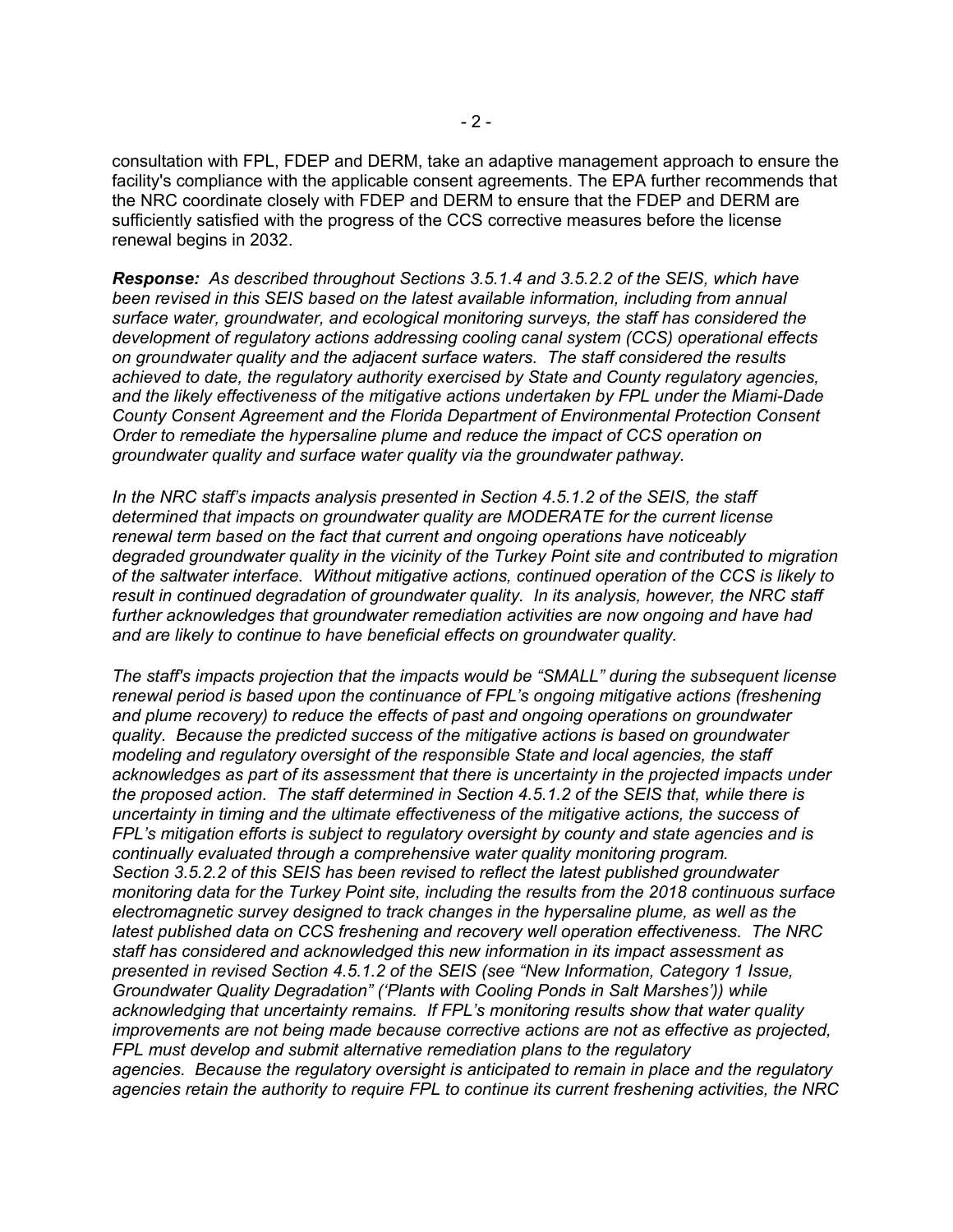*staff concluded that the proposed action would have SMALL impacts on water resources during the period of subsequent license renewal, despite the existence of uncertainty as referenced above.* 

*With respect to commenter concerns that the NRC should include a reopening clause and/or condition in the renewed reactor operating licenses, if issued, for Turkey Point Units 3 and 4 in the event that FPL is unable to achieve the mandated groundwater remediation objectives, the staff notes that the NRC does not have regulatory authority to require FPL to comply with consent agreements or consent orders issued by the State of Florida's Department of Environmental Protection or the Miami-Dade County DERM, and therefore cannot make compliance with orders issued by other agencies a condition of the NRC license. Miami-Dade County and the Florida Department of Environmental Protection have the authority and responsibility for enforcing applicable provisions of their environmental regulations and the referenced consent order and consent agreement. Issuance of a renewed license, however, does not foreclose or restrict the ability of other regulatory authorities to take such actions as they deem necessary to ensure compliance with the orders, consent agreements, or other regulatory requirements under their jurisdiction.* 

#### **Comment 3: License Renewal Process**

Environmental Impact and Alternatives Analysis: The EPA has identified the following issues related to the environmental impact and alternatives analysis as discussed in Chapter 4 of the SDEIS.

Nature of Categories: The NRC has divided environmental impacts to the different resources into categories of small, small to moderate, moderate, moderate to large and large (Table 2-2, page 2-22). It does not appear that sufficient supportive data or quantitative analysis has been provided to support these determinations.

Recommendation: The EPA recommends that NRC provide a quantitative approach including data and analysis which better define the levels of impact described in Chapter 4.

*Response: The NRC staff uses the SMALL, MODERATE, and LARGE significance levels to communicate the results of its assessment of the environmental impacts of the proposed action and alternatives. The structure for these significance levels is based on Council on Environmental Quality (CEQ) terminology for "significantly" (see 40 CFR 1508.27). Since the significance and severity of an impact can vary with the setting of the proposed action, both "context" and "intensity," as defined in CEQ regulations 40 CFR 1508.27, were considered. Context is the geographic, biophysical, and social context in which the effects will occur. In the case of license renewal, the context is the environment surrounding the nuclear power plant. Intensity refers to the severity of the impact in whatever context it occurs. Based on this, the NRC established its three levels of significance for potential impacts. The definitions of the three significance levels are presented in the footnotes to Table B-1 of 10 CFR Part 51, in Appendix B to Subpart A, and which are provided Section 1.4 of this SEIS.* 

*CEQ's regulations implementing NEPA (40 CFR 1500-1508) require that EISs be concise, clear, to the point, and supported by evidence that agencies have made the necessary environmental analyses. The NRC staff uses SMALL, MODERATE, and LARGE to communicate the results of*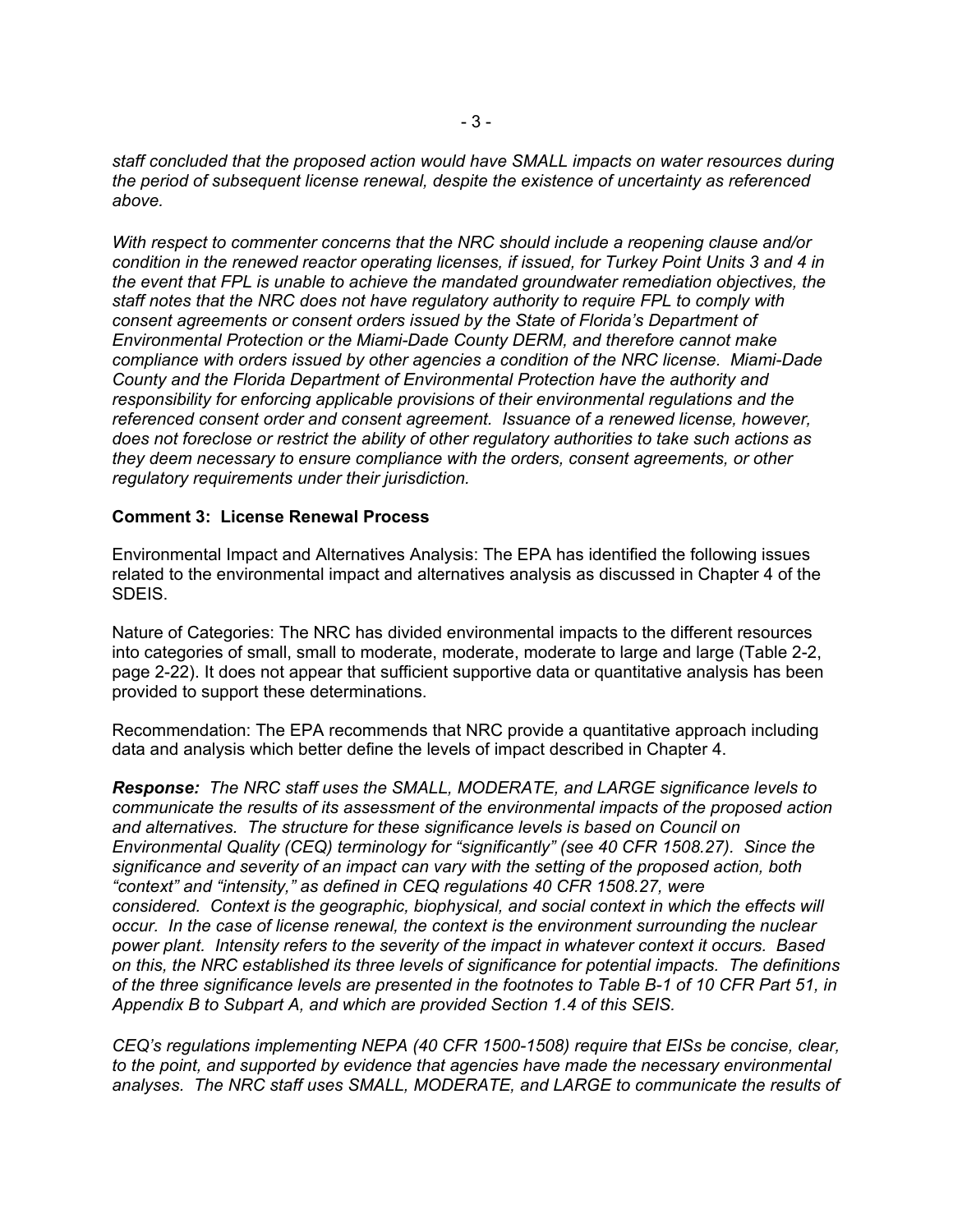*its environmental impact analyses in a concise manner. The staff's impacts analyses presented in Chapter 4 of the SEIS are contained in the paragraphs preceding the significance determinations of SMALL, MODERATE, or LARGE, as appropriate. In compliance with CEQ regulations, the SEIS identifies the methodologies used in the environmental analyses, and explicitly references sources relied upon for conclusions. For some analyses, a separate appendix is included that contains additional detailed calculations and numerical data. This comment provides no new information, and no change was made to the SEIS.* 

# **Comment 4: Alternatives-No-Action**

\* Rationale for Constructing Facilities Onsite: On page 2-9 of the SD EIS, the NRC states, "For the new nuclear alternative, the replacement power facility would be located within the Turkey Point property, but owside the proposed footprint of the not-yetconstructed Turkey Point Units 6 and 7. " Also, the NRC provides in sections 2.2.2.2 Natural Gas Combined-Cycle Alternative (page 2-1) and 2.2.2.3 Combination Alternative (Natural Gas Combined-Cycle and Solar) (page 2-11) that the natural gas combined cycle facility would be constructed on or adjacent to the Turkey Point footprint. However, the NRC does not provide an alternative to site the new build alternatives at other offsite locations. This requires the new onsite facilities to impact a footprint of 75 acres to 360 acres (depending on the alternative) (Table 2-1, page 2-7). Siting the build alternatives in another location might lessen environmental impacts, especially if they are located in an industrial area that does not impact valuable natural resources.

Recommendations: The EPA recommends the NRC provide the rationale for constructing the new alternative facilities onsite in the Final Supplemental Environmental Impact Statement (FSEIS). The EPA also recommends the NRC more robustly evaluate the potential for placing the build alternatives offsite. This evaluation should be factored into the alternatives analysis and environmental impact analysis in the FSEIS.

*Response:**Section 2.2.2 of the SEIS has been revised to provide the rationale for assessing the impacts of constructing and operating replacement power facilities onsite rather than offsite. When assessing the impacts of new alternative facilities in an environmental impact statement (EIS) for license renewal (as opposed to an environmental impact statement (EIS) for a combined operating license (COL) or an early site permit, the NRC staff evaluates onsite construction and operation to maximize use of the applicant's existing infrastructure. Further, for the Turkey Point site, the applicant identified onsite construction and operation as the most likely scenario for replacement power facilities.* 

# **Comment 5: Groundwater Hydrology and Quality**

[The EPA has identified the following issues related to the environmental impact and alternatives analysis as discussed in Chapter 4 of the SDEIS....] \*Minimization of CCS Impacts: Descriptions of the CCS environmental impacts are not provided in a cohesive manner in the SD EIS. An explanation for the characterization approach is found in a table footnote on page 199 of the document (Table 4-1, footnote b, pg 4-4,5):

"(b) The NRC staff recognizes that the current impacts on this issue are greater than SMALL (i.e., the impacts are MODERATE). However, as discussed in Section 4.5.1.2 of this chapter, in response to a 2015 consent agreement with the Miami-Dade County Department of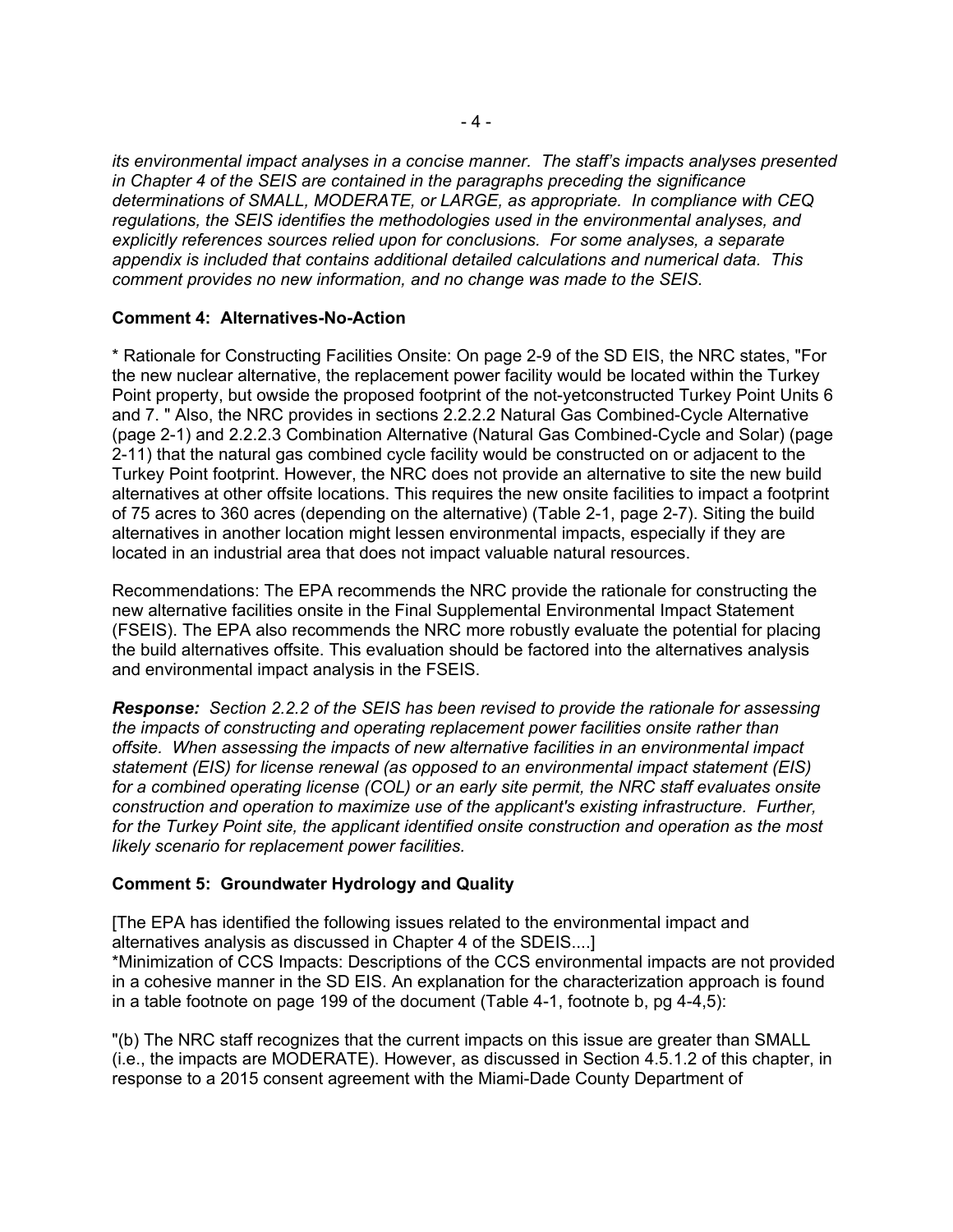Environmental Resource Management (DERM) (MDC 2015a) and a 2016 consent order from the Florida Department of Environmental Protection (FDEP) (FDEP 2016e), FPL has implemented a recovery well system to halt and retract the hypersaline plume and to abate and remediate the effects of the hypersaline plume.from the cooling canal system. These efforts are expected to remediate the hypersaline plume prior to the commencement of the subsequent license renewal term. In addition, FPL 's actions to remediate the plume are subject to continued regulatory oversight by the DERM and the FDEP. Therefore, the NRC staff expects that groundwater quality degradation impacts resulting.from subsequent license renewal will be SMALL."

The EPA is concerned that the Proposed Action is placed in the "small" impact category. The EPA supports the FDEP and DERM's efforts to work with FPL to remediate the adverse impacts of the hypersalinity plume and ammonia releases. However, there is much unknown regarding the hypersalinity plume and ammonia releases and it is uncertain that these measures will provide the long-term results as modeled. Additionally, the water withdrawal impacts to drinking water sources and the Comprehensive Everglades Restoration Plan projects (CERP) (See comment below) when determining the impact category should be considered.

Recommendation: The EPA recommends the NRC reevaluate the impacts to groundwater by including impacts associated with water withdrawals and evaluating the impacts of the CCS in the existing condition. The EPA recommends the NRC reconsider placing groundwater and surface waters in the "Moderate to Large" impact category.

*Response:**The NRC staff evaluated the potential groundwater use conflicts resulting from groundwater extraction for the recovery well system (RWS) and the cooling canal system (CCS) salinity reduction in Section 4.5.1.2 (see "Groundwater Use Conflicts (Plants That Withdraw More Than 100 Gallons per Minute")) of this SEIS. Impacts on the Biscayne aquifer, including on drinking water sources, were determined to be SMALL. RWS groundwater withdrawals associated with hypersaline plume recovery and other FPL withdrawals from the saline portion of the aquifer would be unlikely to interact with any offsite wells withdrawing water from the inland portions of the Biscayne aquifer. Offsite reductions in groundwater elevations due to RWS pumping were also evaluated by the staff on the basis of groundwater modeling by FPL and the South Florida Water Management District (SFWMD) and were determined to have minimal potential to impact wetlands to the west of the L-31E Canal. This modeling (Tetra Tech 2016) included the pumping effects of known municipal, industrial, and agricultural wells pumping at their maximum permitted withdrawal rates. The NRC staff considers the modeling assumption that wells would operate at their maximum permitted rates to be conservative and acceptable, considering potential regional population growth and associated water demands during the projected remediation timeframe.* 

*Groundwater withdrawal impacts on the Upper Floridan aquifer were determined to be MODERATE during the subsequent license renewal term. The modeling analysis considered by the NRC staff (Tetra Tech 2014b) assumed that FPL's freshening wells withdrawing from the Upper Floridan aquifer would operate at maximum permitted rates, combined with other existing permitted withdrawals in the region withdrawing at permitted rates. As for the Biscayne aquifer, the NRC staff also considers the modeling assumption to be conservative and acceptable, considering potential regional population growth and associated water demands.*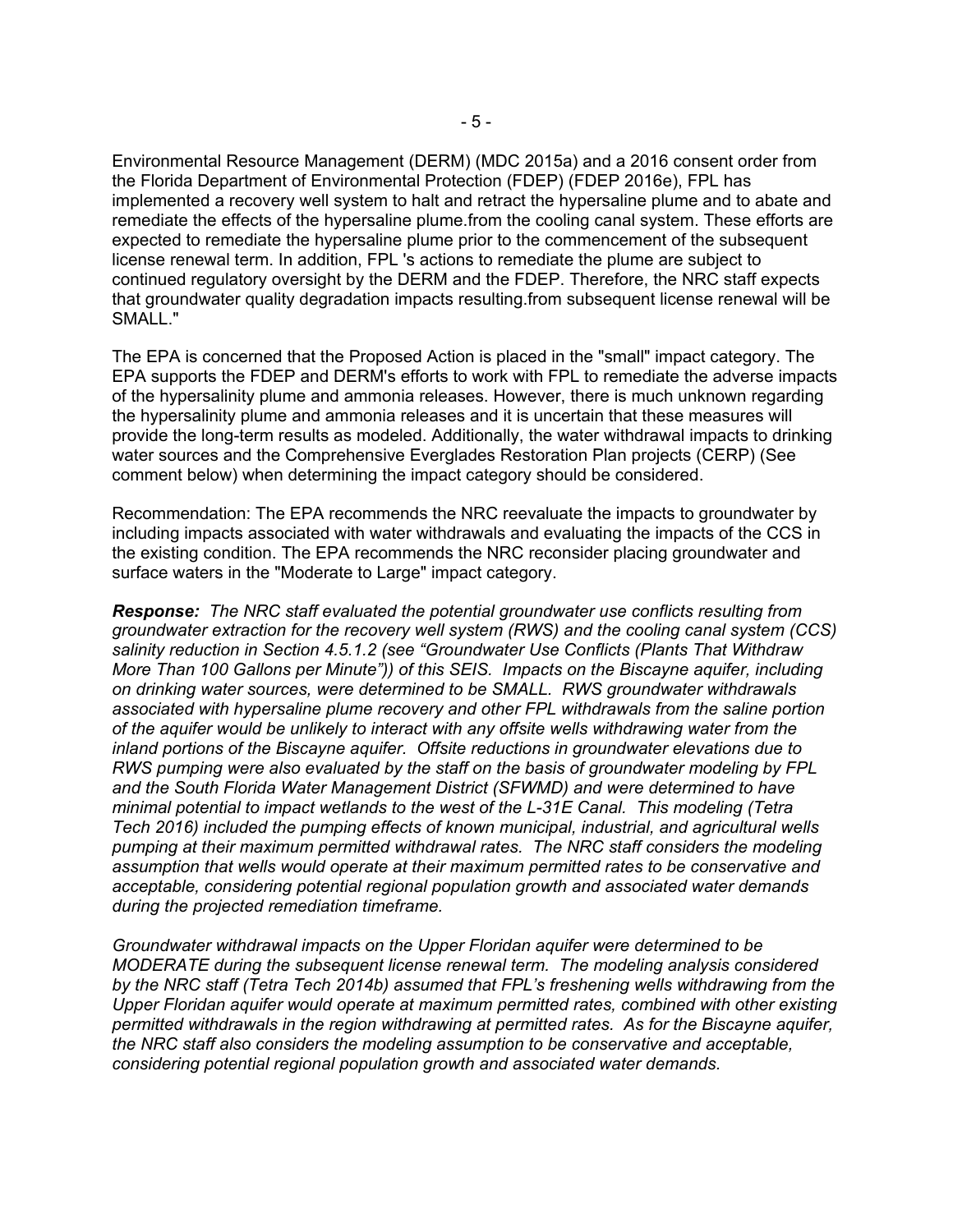*The NRC staff's response to comments specific to the likely effectiveness of the mitigative actions undertaken by FPL to remediate the hypersaline plume and reduce the impact of CCS operation on groundwater quality and surface water quality is provided in its response to Comment 2, above.* 

## **Comment 6: License Renewal Process**

Comparison of CCS with other Alternatives (Table 2-2): As previously stated, the SDEIS does not adequately characterize the impacts associated with the CCS. The SDEIS did not adequately describe impacts in a contextual, definitive manner with respect to the Cooling Water System Alternative and other build alternatives' impact assessments. The description of the existing impacts with respect to the Cooling Water System Alternative and other build alternatives' impact assessments should be more robust. For example, the Proposed Action has an overall "small" environmental impact for aquatic resources and terrestrial resources, yet the SDEIS did not evaluate the Proposed Action's impacts to species living in the Biscayne aquifer. The EPA also notes that SDEIS does not discuss the temporary nature of the noise impacts related to construction of the Cooling Water System or other build alternatives or that the visual resources impact is already compromised with the existing power plants (including the cooling towers and future nuclear units 6 and 7).

Recommendations: Overall, the EPA recommends the NRC provide a more balanced, datadriven, comprehensive environmental impact assessment and alternatives analysis in the FSEIS.

*Response:**The commenter is concerned that the SEIS does not adequately characterize the impacts associated with the CCS, alternative cooling water system, or replacement power alternatives, recommends that SEIS be more data-drive, and specifically provides two examples pertaining to Aquatic Resources and Noise impacts where the analysis can be improved. The NRC staff performed its environmental review and developed the draft SEIS in accordance with NEPA and NRC's requirements in 10 CFR Part 51. The SEIS evaluates the potential environmental impacts of the proposed action (subsequent license renewal) and designates the environmental impacts from the proposed action as SMALL, MODERATE, or LARGE. The NRC established the three levels of significance using the Council on Environmental Quality terminology for "significantly" (40 CFR 1508.27). CEQ's regulations implementing NEPA (40 CFR 1500-1508) require that EISs be concise, clear, to the point, and supported by evidence that agencies have made the necessary environmental analyses. The NRC staff uses SMALL, MODERATE, and LARGE to communicate the results of its environmental impact analyses in a concise manner. In compliance with CEQ regulations, the SEIS identifies the methodologies used in the environmental analyses, and explicitly references sources relied upon for conclusions. For some analyses, a separate appendix is included that contains additional detailed calculations and numerical data.* 

*Chapter 4 of the SEIS evaluates the environmental consequences and impacts associated with continued operations of Turkey Point Units 3 and 4, including the impacts associated with the CCS. Chapter 2 of the SEIS describes the NRC staff's process for developing a range of reasonable alternatives to the proposed action and the replacement power alternatives that the staff selected for detailed analysis, including supporting assumptions and data. The NRC staff's analysis of the alternative cooling water system draws upon an application that FPL submitted*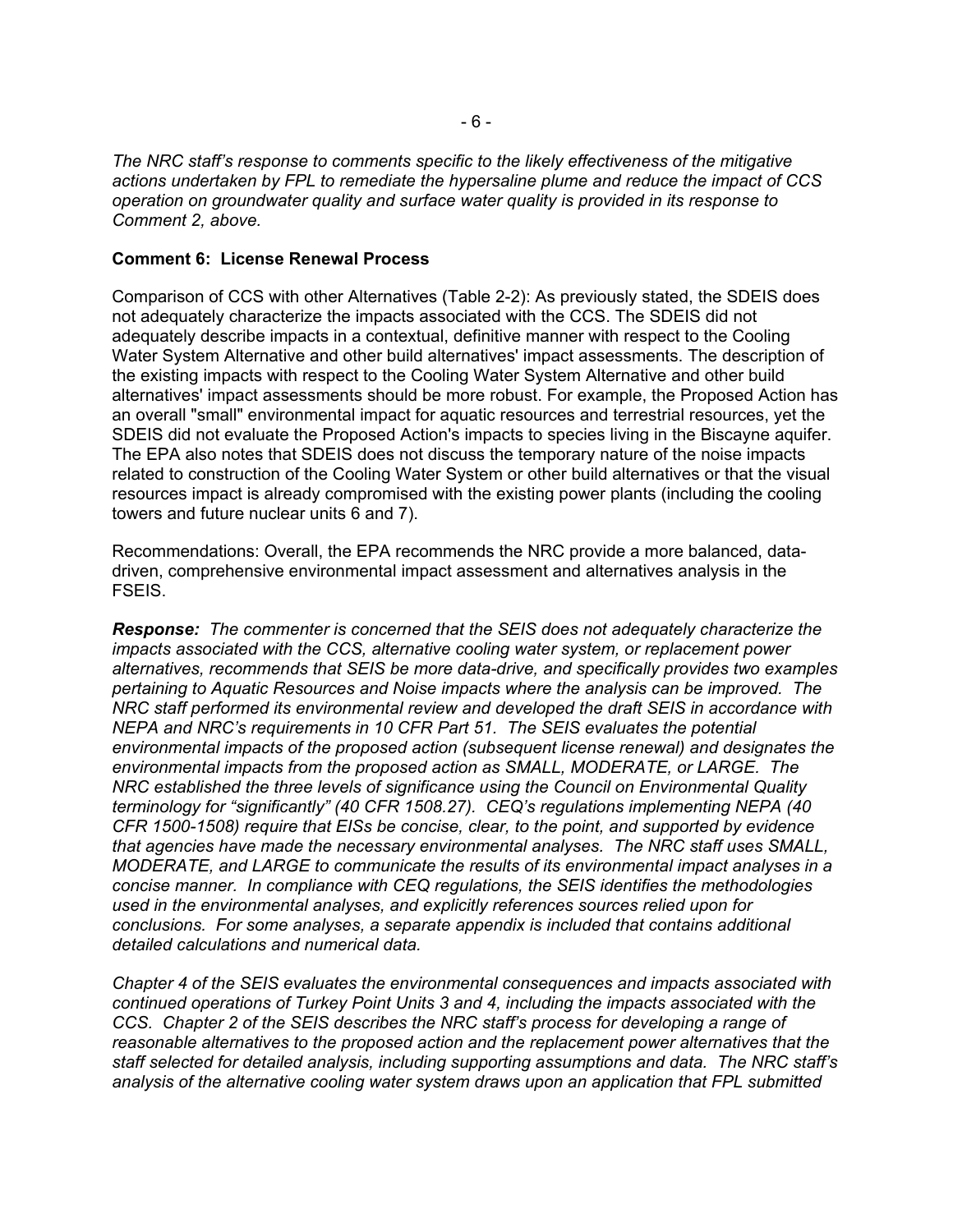*to the NRC in 2009, to build and operate two new onsite nuclear reactors (Turkey Point Units 6 and 7). The Units 3 and 4 alternative cooling water system would have the general design, construction, and operating characteristics as the cooling water system associated with Turkey Points Units 6 and 7. Where numeric data were available and supported by reference sources (e.g., land acreage, water consumption), they were provided and considered as part of impact analyses for the alternatives considered. When quantifiable information was not available, in accordance with 10 CFR 51.71(d), the analysis was discussed in qualitative terms. Chapter 4 of the SEIS describes and assesses the potential direct, indirect, and cumulative environmental impacts of the replacement power alternatives and alternative cooling water system.* 

*Specifically, the commenter states that the SEIS did not evaluate the impacts of the proposed action on species living in the Biscayne aquifer. The NRC did not consider the impacts of the proposed action on species living in the Biscayne aquifer because there are no known species living in the Biscayne aquifer. The staff addressed the impacts of the proposed action on aquatic and terrestrial resources, including species inhabiting Biscayne Bay, in Sections 4.6.1, 4.7.1, and 4.8.1 of the SEIS. No change was made to the SEIS in response to this comment.* 

*Further, the commenter states that the SEIS could be improved in that it does not discuss the temporary nature of noise impacts from construction of the replacement power alternatives, and does not consider the baseline conditions for the visual resource impact analysis for the alternatives. Common construction-related noise impacts for replacement power facilities and the cooling water system alternative are discussed in Section 4.3.3.2. The discussion in Section 4.3.3.2 of the SEIS has been revised to identify the temporary nature of construction activities in response to this comment. Section 4.2.3.2 of the SEIS indicates that the visual impact analysis focuses on the degree of contrast between the replacement power plant and the surrounding landscape and the visibility of the alternative.* 

## **Comment 7: Ecological Resources**

The EPA recommends the NRC describe the Cooling Water System in terms of numeric acreage and consider this footprint when determining terrestrial and aquatic impacts. Furthermore, the relatively small footprint of the cooling towers should be considered in comparison with the known adverse environmental impacts of the CCS. The EPA recommends the Cooling Water System Alternative and other build alternatives be evaluated further to include a data-driven noise assessment study rather than relying on ratings of "small to large". The temporary nature of the construction of the build alternatives should be considered in the noise impact assessment.

*Response:**In Section 2.2.3, "Cooling Water System Alternative," of the SEIS, the NRC staff explains that in formulating the cooling water system alternative, the staff drew upon FPL's 2009 application to the NRC to build and operate two new nuclear reactors on the Turkey Point site (i.e., Turkey Point Units 6 and 7). The cooling water system alternative for Turkey Point Units 3 and 4 would have the general design, construction, and operating characteristics as the cooling water system associated with Turkey Points Units 6 and 7. Where numeric data were available and supported by reference sources (e.g., land acreage, water consumption), these data were provided and considered as part of the staff's impact analyses in Chapter 4 of the SEIS for the various environmental resource areas.*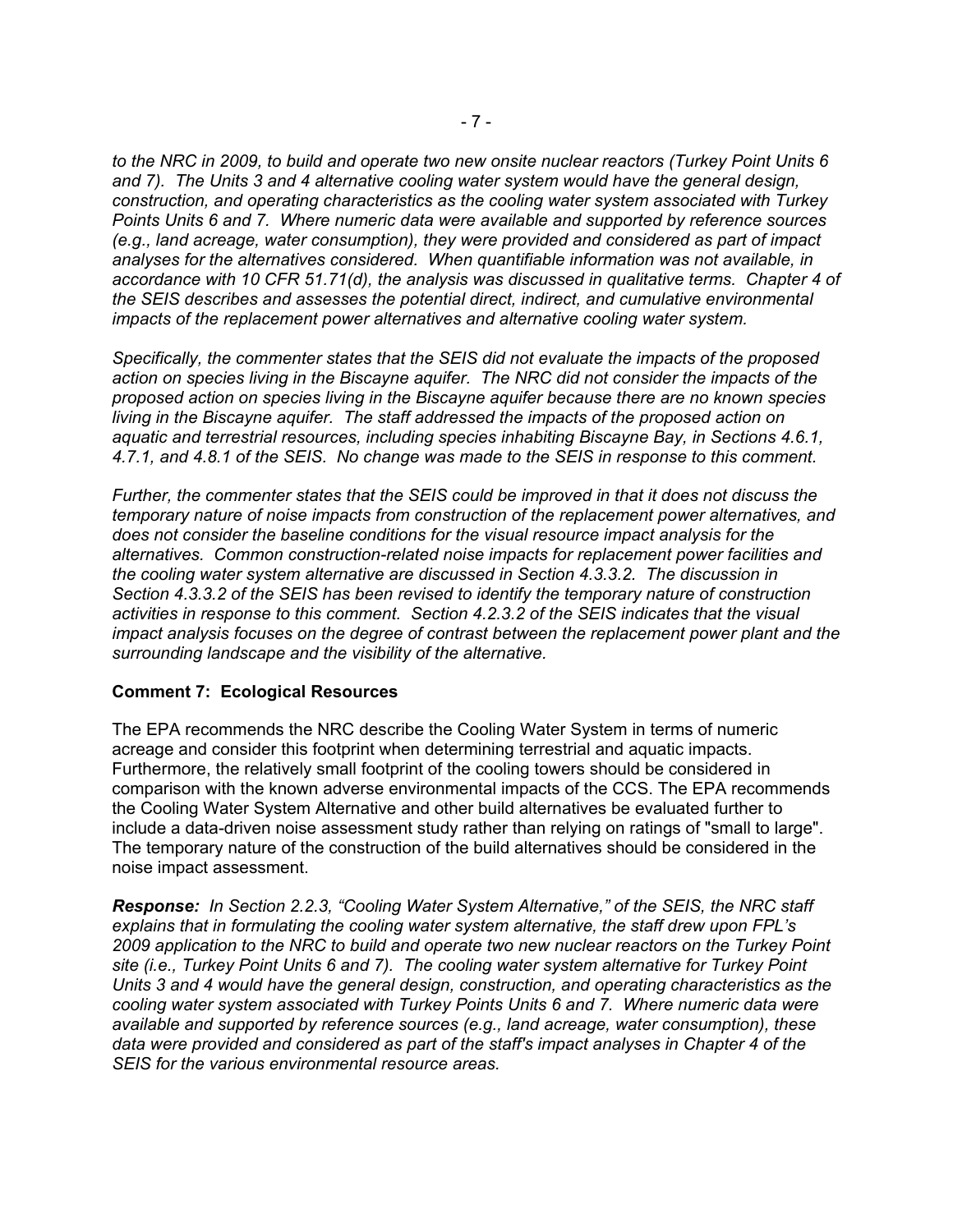*With respect to noise, the NRC staff addresses the potential impacts of noise associated with the proposed subsequent license renewal in Section 4.3.1.2, "Noise," of the SEIS. The impacts of noise associated with alternatives are addressed in Sections 4.3.3.2, 4.3.4.2, 4.3.5.2, and 4.3.6.2 of the SEIS. In response to the U.S. Environmental Protection Agency's comment, the NRC staff revised Section 4.3.3.2 of the SEIS to identify the temporary nature of construction activities. The staff addresses the potential impacts of noise on wildlife in Section 4.6.1 of the SEIS (for the proposed action) and Section 4.6.3 of the SEIS (for alternatives to the proposed action). Notably, these sections consider the impacts of construction noise on wildlife. With specific respect to the National Park Service's concern related to least terns, the NRC staff added the following text to Section 4.6.3 of the SEIS: "Limiting construction in areas near known bird nests, rookeries, or colonies (e.g., CCS berms on which least terns are known to nest) to the non-breeding season would limit behavioral avoidance and other potential impacts to locally breeding bird populations."* 

# **Comment 8: Land Use and Visual Resources**

It is recommended that all alternatives be given the same impact category assessment for visual resources because the skyline is already impacted with the existing facility.

*Response: As explained in Section 4.2.1 of the SEIS, nuclear power plant operations at Turkey Point Units 3 and 4 have not changed appreciably with time, and no change in land use and visual impacts are expected during the subsequent license renewal term. Therefore, people living in the vicinity of Turkey Point and visitors to the Biscayne National Park, Biscayne Bay, Homestead Bayfront Park, and the Dante Fascell Visitor Center would not experience any visual changes in the appearance of Turkey Point Units 3 and 4 during the subsequent license renewal term beyond what is currently being experienced. Section 3.2.2 points out that Turkey Point power units can be clearly seen from Biscayne National Park, including much of Biscayne Bay. Denial of the requested licensing action would not diminish the visual impacts, as the structures would remain in place for some time, before eventually being dismantled, as discussed in Section 4.2.2.2 (no-action alternative/visual resources). The comments did not introduce any new information that has not already been considered in the analysis. No changes were made to the SEIS as a result of these comments.* 

## **Comment 9: Ecological Resources**

The EPA recommends that the NRC consult with the Florida Fish and Wildlife Conservation Commission (FWC), U.S. Fish and Wildlife Service (USFWS), and National Oceanic and Atmospheric Administration's National Marine Fisheries Service (NMFS) to evaluate each alternative's impacts to terrestrial and aquatic species and also consider the current consent agreement regarding ammonia releases to Biscayne Bay. Additionally, the EPA recommends the NRC conduct a quantitative evaluation of each alternatives' impacts to terrestrial and aquatic resources. For a more comprehensive evaluation of impacts, the EPA also recommends the NRC develop additional impact area categories to reflect a holistic approach to assessing each alternatives' environmental impacts. These impact areas could be climate resiliency (to include sea level rise, droughts and hurricane/storm impacts), and state and Federal resources including Everglades National Park, Biscayne National Park, Biscayne Bay Aquatic Preserve and CERP.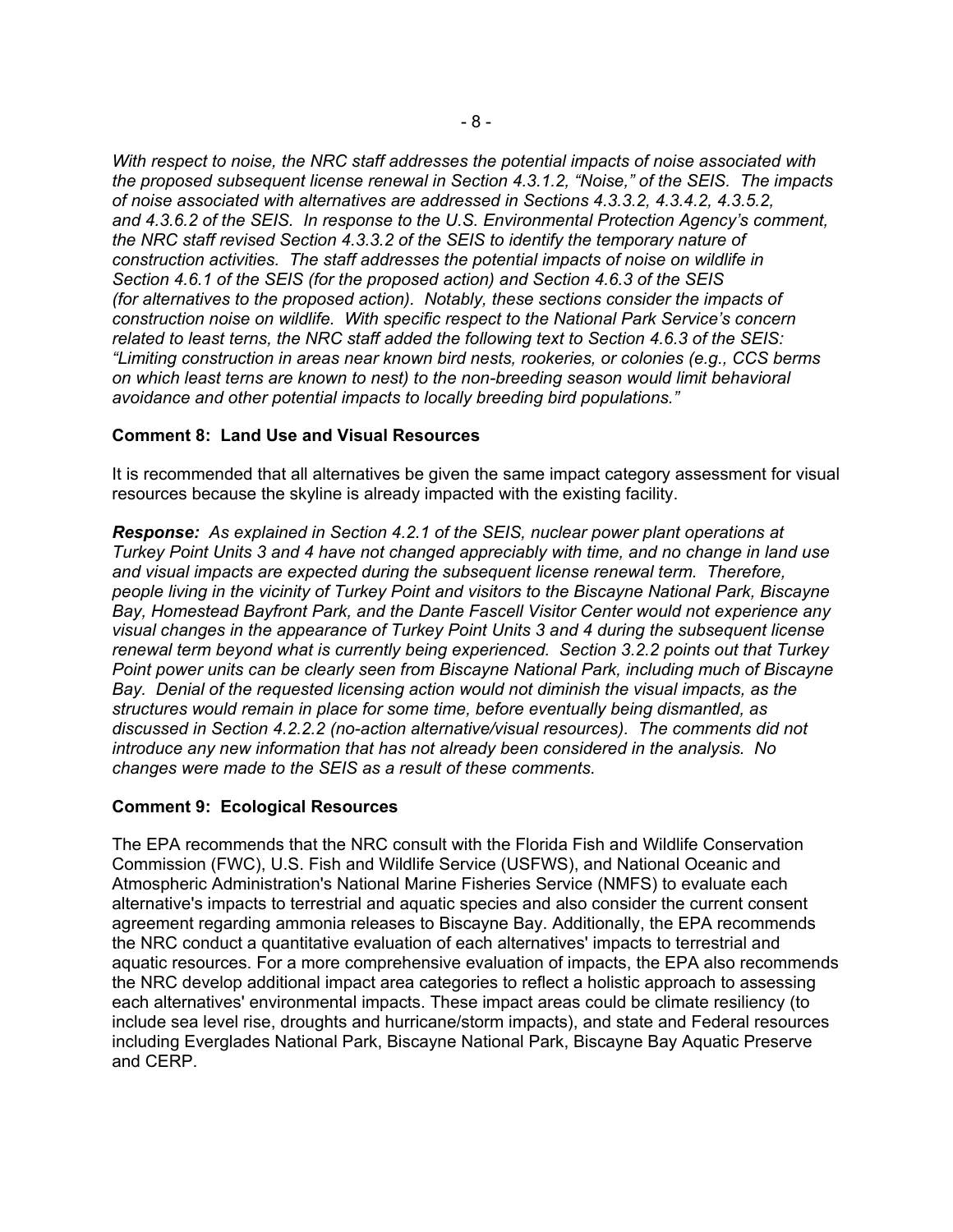*Response:**As part of its environmental review, the NRC staff has consulted with both the FWS and NMFS under Section 7 of the Endangered Species Act. On July 25, 2019, the FWS issued a biological opinion (ADAMS Accession No. ML19221B583), which concluded consultation between the NRC and FWS. The NRC's Endangered Species Act Section 7 consultation with the NMFS is currently ongoing. Appendix C of the SEIS describes the NRC staff's consultations with these agencies, and the staff has updated this appendix to reflect the current status of each consultation. The NRC staff will conclude its consultation with the NMFS and report the results of this consultation in the Record of Decision prior to making a license renewal decision. The NRC staff also considered whether Essential Fish Habitat (EFH) consultation with the NMFS under the Magnuson–Stevens Act or Section 304(d) consultation with the National Oceanic and Atmospheric Administration under the National Marine Sanctuaries Act is required for the proposed Turkey Point subsequent license renewal. The staff determined that these consultations are not required because the proposed action would not result in any impacts to EFH and the proposed action is not likely to destroy, cause the loss of, or injure any sanctuary resources of the Florida Keys National Marine Sanctuary. In correspondence dated April 1, 2019, the NRC (ADAMS Accession No. ML19091A131) notified the NMFS of its EFH findings and the NRC's determination that EFH consultation is not required for the proposed action. The NMFS provided no specific response concerning EFH. The NRC considers its obligations related to EFH consultation under the provisions of the Magnuson–Stevens Act to be fulfilled with respect to the proposed Turkey Point license renewal. This information is summarized in Appendix C of the SEIS. The NRC staff added information to the SEIS to address consultation under the National Marine Sanctuaries Act in Sections 1.8, 3.8.3, 4.8.1.3, and Appendix C.3. For more information on National Marine Sanctuaries Act consultation, see the NRC's response to Comment 0018-4 and 0018-7.* 

*With respect to the Florida Fish and Wildlife Conservation Commission, the NRC has no statutory requirement to consult with this agency; however, the staff used information from this agency's online databases to obtain shorebird and State-listed species information presented in Sections 3.6.2 and 3.6.3 of the SEIS. With respect to the Consent Agreement, the NRC has no authority over water quality issues. The Consent Agreement is between FPL and Miami-Dade County. However, the NRC staff describes the Consent Agreement in detail and considers the Consent Agreement, as well as the 2016 FDEP Consent Order, among other factors, in its resource-specific analyses in Chapter 4 of the SEIS.* 

*With respect to the NRC's approach for addressing impacts to terrestrial and aquatic resources, NRC regulations in 10 CFR Part 51 implement NEPA and provide the framework for the NRC's environmental review. In Table B-1 in Appendix B to Subpart A of 10 CFR Part 51, the NRC identifies 78 issues to be evaluated for license renewal of nuclear plants during the environmental review process. Of these issues, 23 apply to terrestrial resources, aquatic resources, or special status species and habitats. In the GEIS, the NRC staff determined that 17 of these 23 issues are generic (Category 1) and that the impact of license renewal on those resource areas would be SMALL. Absent "new and significant information" that the NRC staff may obtain during its site-specific environmental review, Category 1 issues are not reevaluated in the SEIS; new information is considered, however, and its significance is evaluated. The remaining six ecological issues are site-specific and are specifically analyzed with respect to subsequent license renewal of Turkey Point Units 3 and 4 in Chapter 4 of the SEIS. Because the NRC's NEPA process for license renewal is established by regulation and tiers from the GEIS, the NRC staff did not revise the impact area categories, as suggested by the*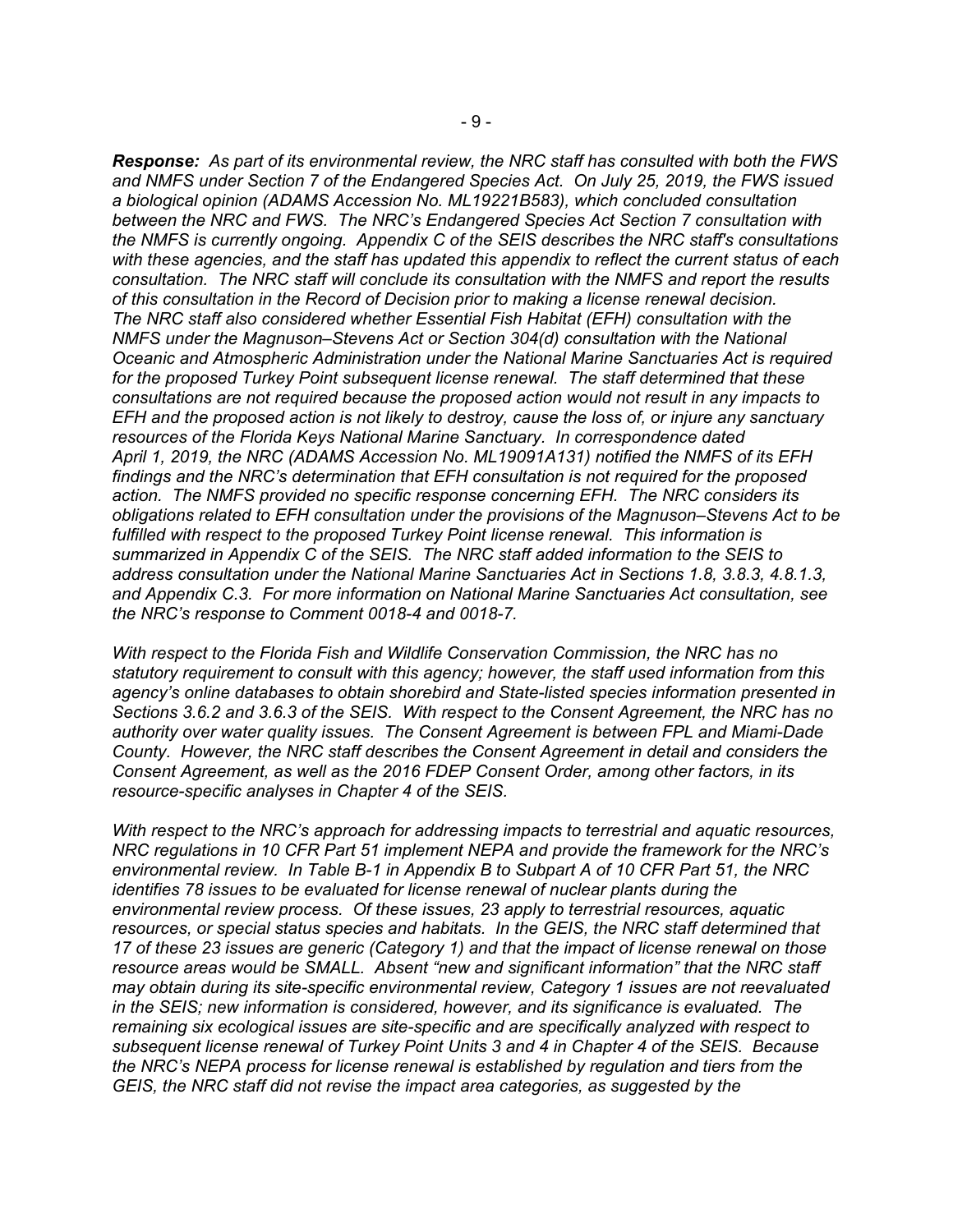*commenter. However, the topics recommended by the commenter are addressed in the SEIS, except for the commenter's suggestion that "climate resiliency" be included as a factor in comparing alternatives, as no such comparison is possible without knowing the design and siting characteristics of the replacement power and cooling water system alternatives. State and Federal natural resources, including Everglades National Park, Biscayne National Park, Biscayne Bay Aquatic Preserve, and the Comprehensive Everglades Restoration Program are described in Sections 3.6 and 3.7 of the SEIS. Additionally, the staff's impact conclusions for terrestrial and aquatic resources in Chapter 4 of the SEIS are inclusive of these State and Federal natural resources.* 

# **Comment 10: Groundwater Hydrology and Quality**

Conflict Analysis: On page 4-30, Conflicts Analysis for the Upper Floridan Aquifer section, the SDEIS discusses the groundwater impacts for the Proposed Action related to FPL's freshening well system and states, "For offsite, non-FPL wells, the model projects a maximum drawdown of 2. 26 feet (0. 7 m) at the MD WSD 's South Miami Heights wellfield, located approximately 10.3 mi (16.6 km) north, northwest of the center point of FPL's freshening well system." The EPA notes that there appears to be no evaluation in this conflict analysis that considers possible impacts to the U.S. Army Corps of Engineers (USACE) or South Florida Water Management District's (SFWMD) CERP projects. Also, there appears to be no water use conflict analysis for the other alternatives (no action, new nuclear, natural gas combined-cycle, combination alternative or cooling water system), which does not adequately portray how the other alternatives would potentially impact groundwater and drinking water resources.

Recommendation: The EPA recommends the NRC conduct a groundwater use conflict analysis for the FSEIS (as described for the Proposed Action, pages 4-28-4-35) and comparatively evaluate each alternative's impacts related to water withdrawals. Furthermore, the EPA recommends the NRC consider the water withdrawal impacts to include impacts to CERP when determining the Proposed Action's groundwater impacts.

*Response: Section 3.5.2.1 of the SEIS describes that the Biscayne aquifer is separated from the Upper Floridan aquifer by the Intermediate Confining Unit, which serves as an effective aquiclude for the Floridan aquifer system. Due to the low permeability of the confining unit, extraction of water from the Upper Floridan aquifer is not expected to affect uses of Biscayne aquifer water. As a result, the scope of the NRC staff's groundwater use conflicts analysis in Section 4.5.1.2 (see "Groundwater Use Conflicts (Plants That Withdraw More Than 100 Gallons per Minute")) of the SEIS with respect to FPL freshening operations for the CCS was restricted to users extracting water from the Upper Floridan aquifer. However, the NRC staff's conflicts analysis for the Biscayne aquifer is separately presented in Section 4.5.1.2, which considers the effects of FPL's recovery well system. This analysis considers and quantifies projected impacts on groundwater elevations, offsite sawgrass marsh wetlands, and on existing users of the Biscayne aquifer.* 

*With respect to alternatives, as described in Sections 4.5.2.2 and 4.5.7.2 of the SEIS for the no-action and the cooling water system alternatives, respectively, the staff expects that groundwater demands for CCS freshening would decrease over time commensurate with the reduction in thermal discharge to the CCS from Turkey Point Units 3 and 4, so that potential water use conflicts would also be reduced for these alternatives, compared to the proposed*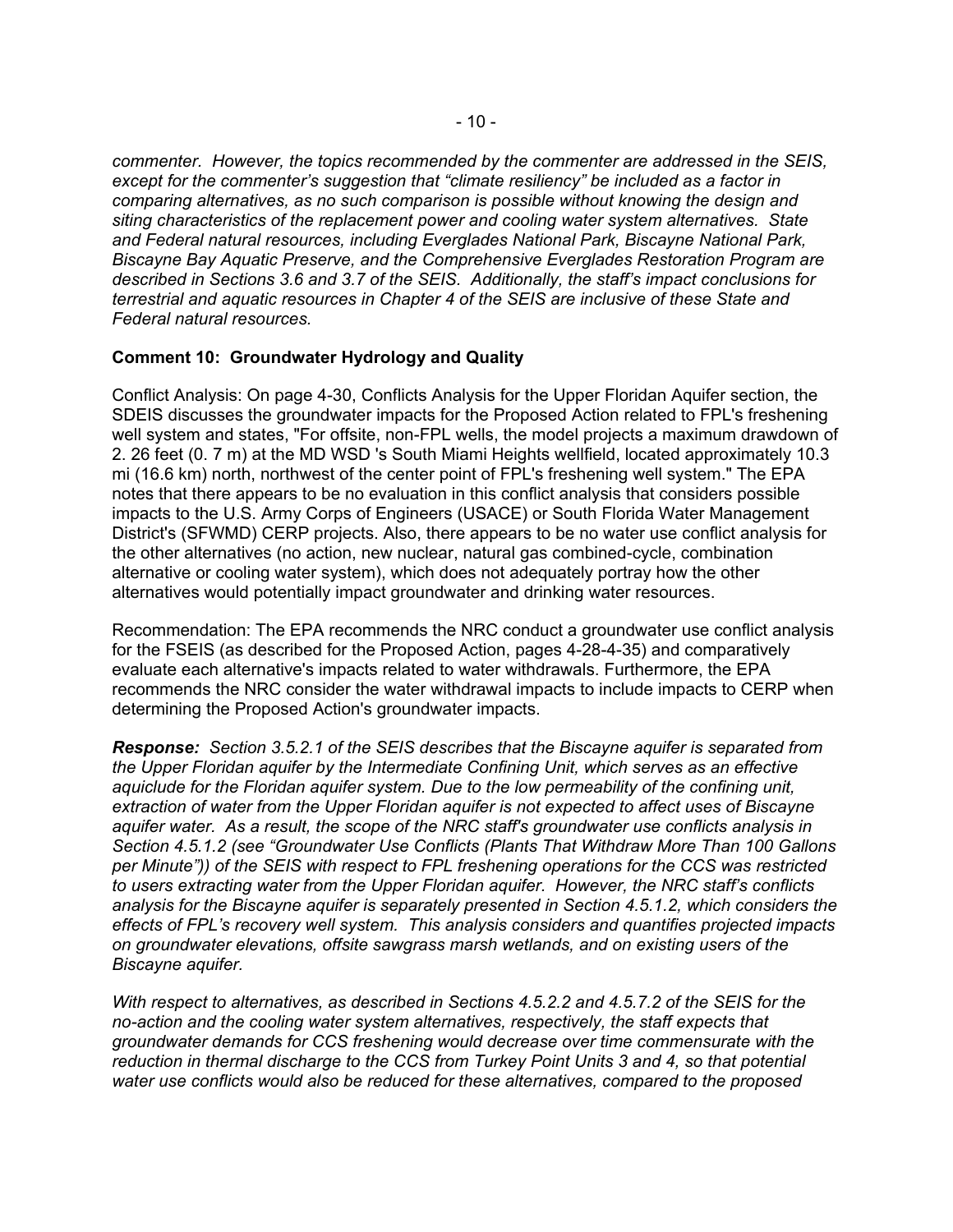*action. Because thermal discharges to the CCS would also be reduced for the replacement power alternatives, potential water use conflicts would also be reduced for these alternatives. Sections 4.5.2.2, 4.5.3.2, and 4.5.7.2 were revised where appropriate to provide a discussion of these and related considerations.* 

# **Comment 11: Surface Water Hydrology and Quality**

National Pollution Discharge Elimination System (NPDES): On page 3-1 (line 41) of the SDEIS states, "This network of canals forms a closed, recirculating source of water ... "This discussion should clarify that cooling canal system is a closed-cycle cooling system -but not a closed hydrologic system. This is because the current NPDES permit allows for seepages from the canals to groundwater. Surface water sampling data from Biscayne Bay detected the presence of tritium, which indicates that the canals may be hydraulically connected to surface waters. Additionally, data indicate there is a westward migration of the hypersaline groundwater plume from the canal. The SD EIS does not address the structural integrity of the CCS to retain releases of nutrient-rich wastewater in the canal to waters of the United States nor does it discuss the impact of these releases on surface water quality and aquatic life in Biscayne Bay. Recommendations: The EPA recommends that a water balance calculation for the site that shows all the potential sources of water supplying the site, and discharges and other releases from the site under normal operating conditions be included in the FSEIS. This balance should include seepages from the canal system and changes in evaporative losses. The EPA also recommends the NRC address the structural integrity of the CCS to retain nutrient-rich wastewater and associated impacts to surface water quality and aquatic life in Biscayne Bay.

*Response: A 1971 consent decree by the Federal District Court for the Southern District of Florida required FPL to discharge all cooling water from Turkey Point facilities into a closed-cycle cooling canal system, as referenced in Section 3.1.3.2 of the SEIS. Section 3.1.3.2 also notes that the CCS does not have a direct surface water connection to any outside surface water body. Further, Sections 3.1.3.2, 3.5.1.3, and 3.5.1.4 state that water is exchanged between the CCS and the Biscayne aquifer. Section 3.5.1.3 of this SEIS, which has*  been revised in this final SEIS, contains a description of the current and the draft NPDES permit *issued by the State of Florida, including a description of the permit's requirements related to CCS impoundment design, construction, operation, and maintenance. A discussion of FPL's aging management program for the CCS has also been added to Section 3.5.1.3 of this final SEIS.* 

*Section 3.1.3.2, "Cooling Canal System Operation," describes the components of the water budget. In light of this comment, Section 3.1.3.2 has been updated to include a typical water budget schematic for the CCS, which shows components of the CCS water budget based on modeling predictions during the June 2015 through May 2017 period.* 

## **Comment 12: Groundwater Hydrology and Quality**

Groundwater: Regarding groundwater, the SDEIS provides the following: 3.1.3.2, (pg 3-11). States: "FPL estimates that the inflow of groundwater from the Biscayne aquifer into the CCS is about twice the volume of outflow of water from the CCS into the Biscayne aquifer (FPL 2018f).e"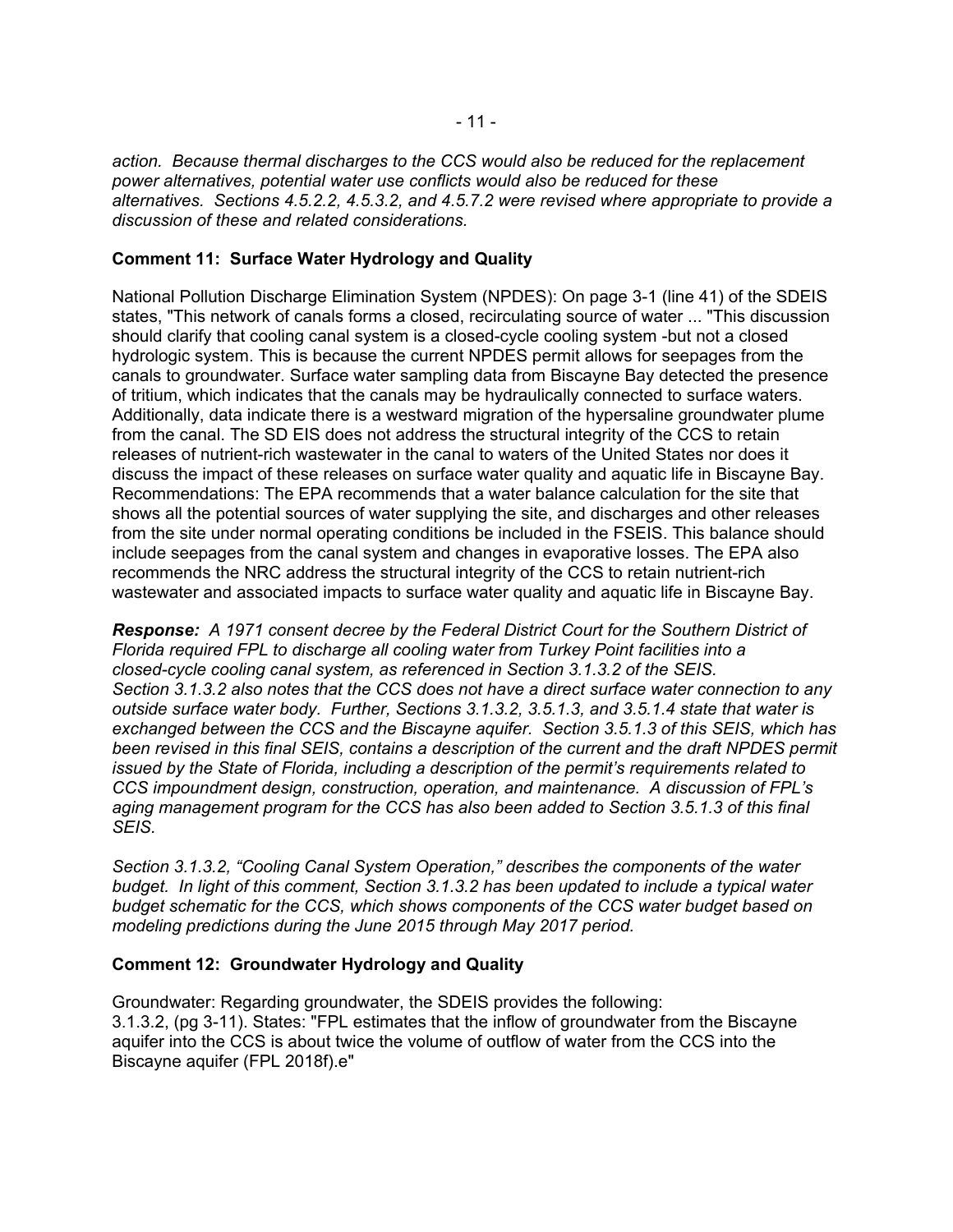The EPA is concerned that discussing inflows/outflows apart from concentration can create a potential misunderstanding. To a lay person, a positive inflow/outflow volume ratio may appear to be a 'positive' indicator. However, when considering that dissolved solids are retained apart from volume, this ratio can be problematic. Volume exchange is a factor that must be considered in the system characterization, but it is the total mass and concentrations of dissolved constituents that determine the water quality impacts. The analysis in the SDEIS is lacking these refined distinctions.

*Response:**The comment refers to a subsection in Section 3.1.3.2 of the SEIS that describes the operation of the cooling canal system (CCS) in terms of the water flows into and out of the CCS. A comprehensive discussion of the water and salt budgets of the CCS, the water quality of the CCS, the transport of dissolved constituents from the CCS to adjacent water bodies, and the management of salinity in the CCS is included in Section 3.5.1.4 of the SEIS. This comment provides no new information, and no changes were made to the SEIS in response to this comment.* 

# **Comment 13: Surface Water Hydrology and Quality**

3.1.3.2, (pg 3-11, 12). States: "Sediments can build up in the channels of the CCS. These sediments can obstruct the lateral flow of water through the CCS and can also lower the rate of water movement into the CCS from the Biscayne aquifer. Therefore, CCS maintenance activities include the removal of accumulated sediments as required to maintain adequate water flow in the CCS (FPL 2018j).e"

Accumulated sediments do obstruct the rate of lateral flow across the CCS boundary but would also obstruct vertical flow if not removed. In actuality, CCS isolation is being sacrificed for the sake of maintaining volumetric capacity. Removal of low permeability sediments to maintain depth in the canals can be a 'net negative' from an environmental perspective.

*Response: As stated in Section 3.1.3.2, "Cooling Canal System Operation," of the SEIS, sediment build-up in the CCS canals can obstruct the lateral flow of water through the CCS and can also lower the rate of water movement into the CCS from the Biscayne aquifer. As described in Section 3.5.1.4, "Temperatures within the Cooling Canal System" and "Thermal Efficiency Plan for the Cooling Canal System," maintaining adequate water flow through the CCS is essential for safe and efficient operation of the CCS. FPL is required to monitor surface water, groundwater, and porewater quality in and around the CCS and to report them to State regulatory agencies so that they can take timely actions under their respective jurisdictions. This comment provides no new information and no changes were made to the SEIS as a result.* 

## **Comment 14: Surface Water Hydrology and Quality**

3.5.1.4, (pg 3-48). States: "The study considered technical, environmental, economic, and social criteria. Relative to the ranking criteria, it ranked Alternative Five as the best overall and the most balanced alternative. It also identified that Alternatives One and Seven should be maintained as short-term backup water options to be used when appropriate and as needed during extreme conditions. It further determined that Alternatives Two, Four, Six, and Eight did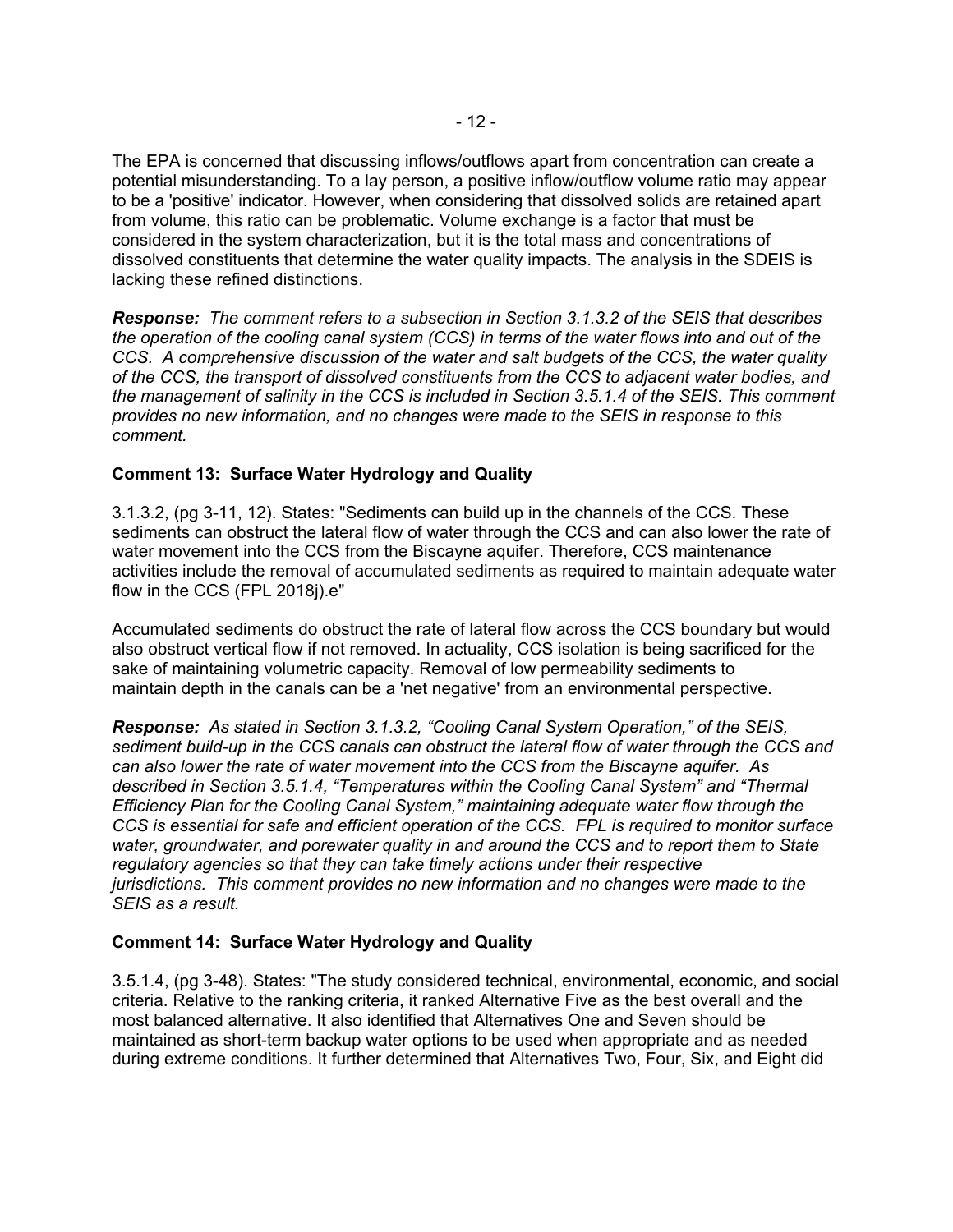not provide a significant advantage and should not be evaluated further unless conditions change."

Stating that direct treatment of CCS water to remove salinity (Option 6) "did not provide significant advantage and should not be evaluated further" seems to negate the environmental impact of contamination migration in the groundwater without providing supportive data or information. The underlining problem is salt concentration in the CCS. The language above states that economics was considered in these characterizations. However, the SDEIS does not define what is considered too expensive or detail any significant advantage. Also, if cost is the major factor in characterizing an option, then this should be stated with supporting estimates and data.

*Response: The commenter is concerned that Section 3.5.1.4 of the SEIS does not define or discuss the factors considered in determining viable alternatives to offset CCS water deficits. The discussion quoted and provided in Section 3.5.1.4 summarizes FPL's evaluation of alternative sources of water conducted to reduce CCS salinities in response to the 2017 Consent Agreement between Miami-Dade County and FPL.* 

*The purpose of this discussion in the SEIS is to provide a summary of an alternative study that was developed by FPL and reviewed by Miami-Dade County. The study was reviewed by Miami-Dade County approximately 2 years prior to the NRC's receipt of the Turkey Point subsequent license renewal application. The NRC did not have a role in evaluating or approving that study, nor does the NRC have the regulatory authority to approve it. As discussed in the SEIS, Miami-Dade County reviewed the evaluation and made a recommendation as to which alternative could provide a long-term, sustainable source of water to offset CCS water deficits. The process and factors that were considered by Miami-Dade County in providing a recommendation on the alternative to offset CCS water deficits are reflected in its report* (*MDC 2016a). The comments provide no new information, and no change to the SEIS was made in response to this comment.* 

## **Comment 15: Surface Water Hydrology and Quality**

3.5.1.4, (pg 3-51). States: "The study and its conclusions are contained in an assessment published on March 17, 2017(FPL 2017c). The report concluded that the elevated ammonia values are attributable to the degradation of plant and animal material under anoxic (low oxygen) conditions in areas with lillle or no mixing with other surface waters. The occurrence of ammonia appears to be limited to the locations of deep stagnant anoxic water bodies. " of Ammonia may result from degradation of organics in an anoxic environment, but the occurrence an anoxic environment in Bay waters (typically oxygenated) may be indicative of a nutrient source. Samples only collected from surface water (as opposed to sampling from bottom sediments or groundwater) could yield different results.

Recommendations: The EPA recommends the NRC critically evaluate statements taken from references describe the complexity and reflect that evaluation within the FSEIS. The EPA recommends that the FSEIS of pertinent systems in enough detail to provide readers of this document with understandings without referencing separate documents. Additionally, the EPA recommends the NRC provide comprehensive system component range, property, and interaction descriptions in a concise, localized manner in the FSEIS.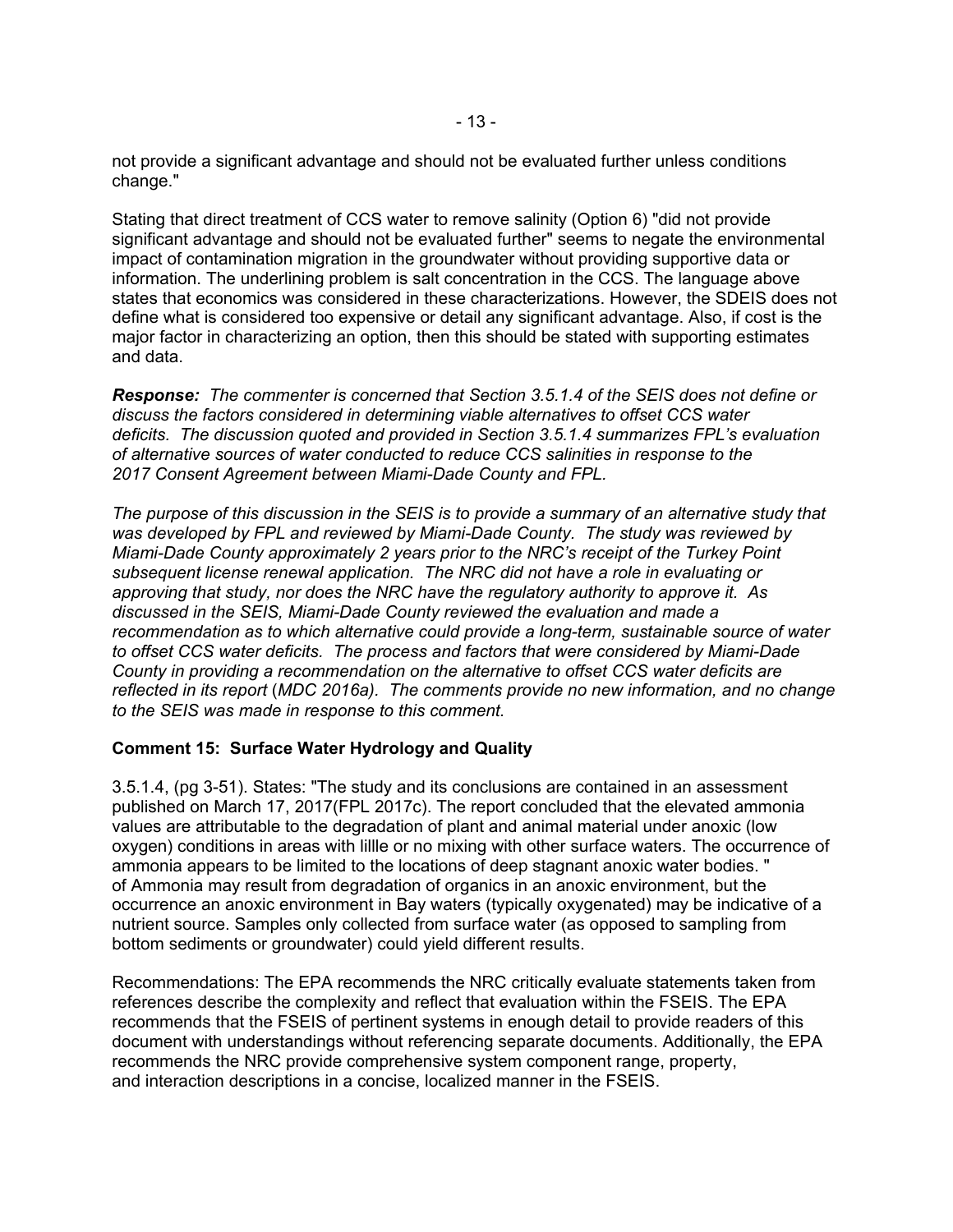*Response: The SEIS has been updated with respect to data on salinity and nutrients, including ammonia, phosphorus, nitrogen and chlorophyll-a, in the CCS and nearby surface waters. The local and regional hydrology including Biscayne Bay and Card Sound is described in Section 3.5.1.1, "Surface Water Hydrology." In addition to the descriptions within the SEIS, several detailed descriptions were incorporated into the SEIS by reference from the final environmental impact statement (FEIS) for the Turkey Point Units 6 and 7 combined licenses (NRC 2016a). For example, the following information from the FEIS for Units 6 and 7 was incorporated by reference:* 

- *1. A description of the South Florida Hydrologic System and how it has changed over time from FEIS Section 2.3.1.1 on pages 2-25 to 2-30, including Figures 2-8, 2-9, 2-10, and 2-11.*
- *2. The regional surface water system west of Biscayne Bay and how it has changed over time from FEIS Section 2.3.1.1 on Pages 2-31 and 2-32, including Figure 2-12.*
- *3. A description of the hydrology and hydrodynamics of Biscayne Bay from FEIS Section 2.3.1.1 on pages 2-33 through 2-38, including Figures 2-14, and 2-15, and Table 2-8.*

*The SEIS points out that the Florida legislature has designated Biscayne Bay and Card Sound, including Biscayne National Park, as Outstanding Florida Waters. This affords these waters the highest water quality protection. The SEIS also points out that "…pollution from human activities also impacts the water quality of Biscayne Bay. Sections of the shoreline of Biscayne Bay are highly developed. The southern end of Biscayne Bay and Card Sound is less urbanized than the northern section of Biscayne Bay. Pollutants can potentially enter Biscayne Bay from multiple sources, including boats, canals, quarrying operations, landfills, military operations, a sewage-treatment plant, urban and agricultural runoff, and submarine groundwater springs (USGS 2008b)."* 

*Section 3.5.1.4 ("Adjacent Surface Water Quality and Cooling Canal System Operation") of this SEIS describes recent studies to evaluate potential effects of CCS operations via the movement of groundwater from the CCS to adjacent surface water bodies. This section also includes a description of monitoring data and mitigative actions for ammonia and nutrients within Biscayne Bay and Card Sound. The text points out that "If the concentration of nutrients in either Biscayne Bay or Card Sound get too high, they can negatively impact the ecological environment. Excess nutrients can cause algae blooms (thick green algae mats that can be toxic), deplete oxygen in the water, and reduce water clarity."* 

*The State of Florida (with the approval of the EPA) has established numeric nutrient criteria for Biscayne Bay and Card Sound. Section 3.5.1.4 ("Ammonia and Nutrients within Biscayne Bay and Card Sound") of the SEIS also states, "The numeric nutrient criteria include criteria for phosphorus, chlorophyll, and total nitrogen, of which ammonia is a contributor." Furthermore, the SEIS states, "Biscayne Bay waters are generally low in plant nutrients. This means the aquatic ecosystems respond very rapidly to small nutrient enrichment, especially to increases of phosphorous. The concentrations of ammonia from runoff tends to be higher in urban runoff than in wetland or agricultural runoff. The Biscayne Bay watershed has a diverse agricultural, urban, and wetland land use. This results in lateral differences in bay water nutrient*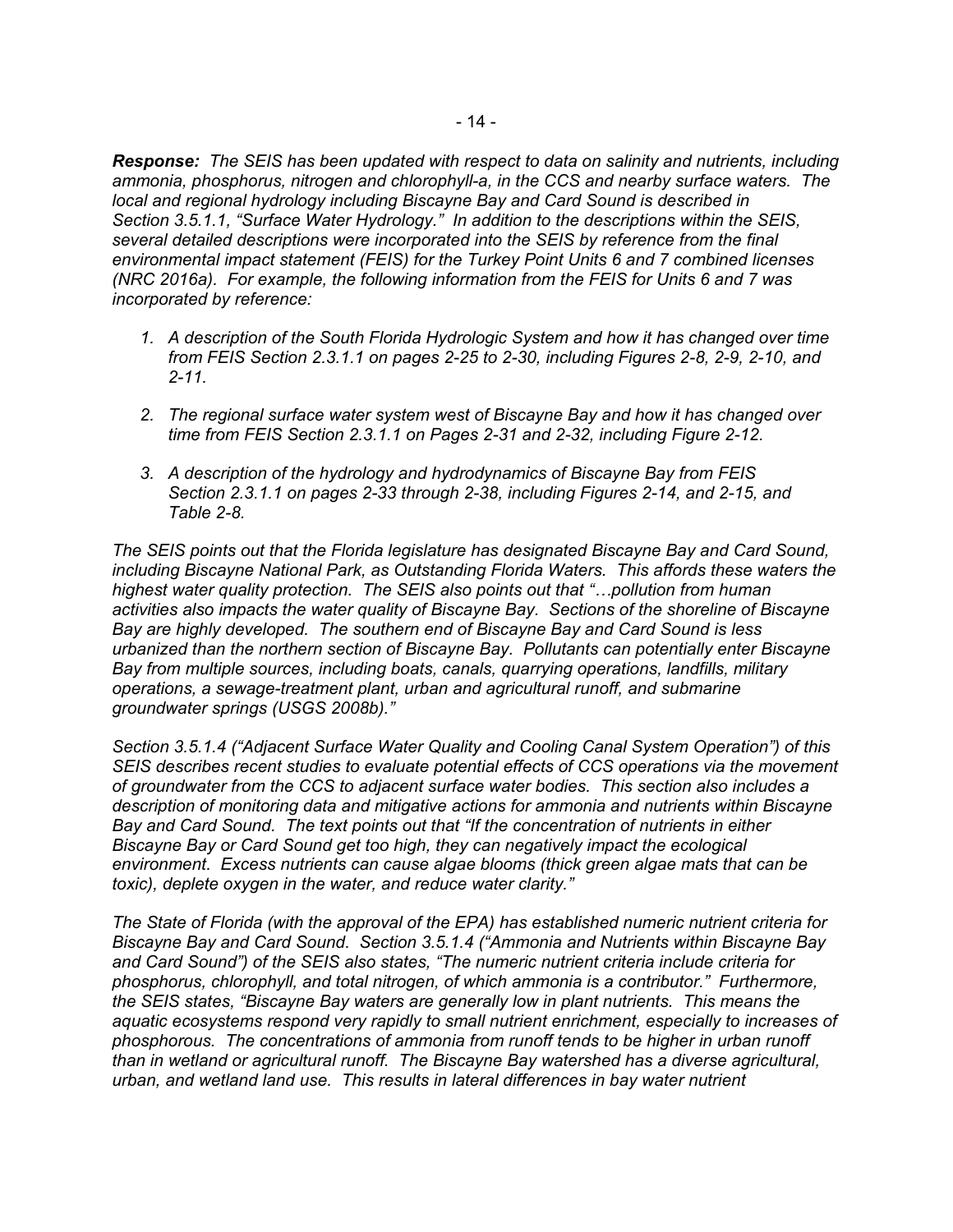*concentrations." The text also points out that "in general, ammonia concentrations are higher in the northern portion of Biscayne Bay, which is most urbanized, while the lowest values are next to the Turkey Point site in Biscayne Bay and in Card Sound."* 

*Commenting on the draft SEIS, the National Park Service produced isopleth maps of total nitrogen and chlorophyll-a concentrations for surface water bodies including the CCS, Card Sound, Biscayne Bay, and local canals. The maps indicate that they represent 2017 data. The isopleth maps unrealistically treated the separate surface water bodies like they were one contiguous surface water body. However, the main point of these maps was to illustrate that in Biscayne Bay and Card Sound, chlorophyll-a and total nitrogen concentrations increased from east to west as the CCS was approached. The chlorophyll-a isopleth map was based only on data from Biscayne Bay and Card Sound. The NRC staff and its contractors evaluated the 2016, 2017, and 2018 data available in FPL's Electronic Data Management System (EDMS; https://www.ptn-combined-monitoring.com) and in annual monitoring reports covering the same time period (FPL 2018o, FPL 2017a, FPL 2016b). However, the staff was unable to match the chlorophyll-a values in the map either from specific sampling events or yearly averaged values.* 

*Looking at specific sampling events and yearly averages, the NRC staff and its contractors did not find a consistent trend in the data from 2016, 2017, and 2018 that were in FPL's Electronic Data Management System (EDMS; https://www.ptn-combined-monitoring.com). The NRC staff observed that moving away from the CCS, chlorophyll-a concentrations could either decrease or increase. Within Biscayne Bay, sometimes concentrations increased or decreased moving either east or west from the center of the bay, with no apparent relation to the CCS.* 

*The isopleth map of total nitrogen used values for the CCS, Biscayne Bay, Card Sound, and local canals. The NRC staff and its contractors were able to match the values in the map for total nitrogen values used to represent Biscayne Bay and Card Sound. The match for these values came from a single sampling event on September 12, 2016. As with the chlorophyll-a data, the NRC staff and its contractors could not find a consistent trend in the data from 2016, 2017, and 2018 in FPL's Electronic Data Management System (EDMS; https://www.ptncombined-monitoring.com).* 

*To better characterize the water quality conditions in Biscayne Bay and Card Sound and its relationship to biologic communities, Section 3.5.1.4 of this SEIS was updated, in part, in response to these comments.* 

## **Comment 16: Surface Water Hydrology and Quality**

Executive Summary: In Table ES-I (page xviii), the NRC summarizes site-specific environmental impact characterizations related to the Turkey Point license renewal. The "Groundwater Resources" and "Aquatic Resources" categories include reference to volume withdrawal, radionuclide releases, organism entrainment, and thermal impacts, but omits "Water Resources" category, which addresses the hypersalinity plume and nutrient impacts that result from the CCS discharges. As previously discussed, the EPA is concerned that these impacts are not adequately discussed and would be better categorized as 'Moderate to Large' impacts for water resources. The EPA is also concerned that the omission of the most important environmental impact of the license renewal (especially in the Executive Summary) is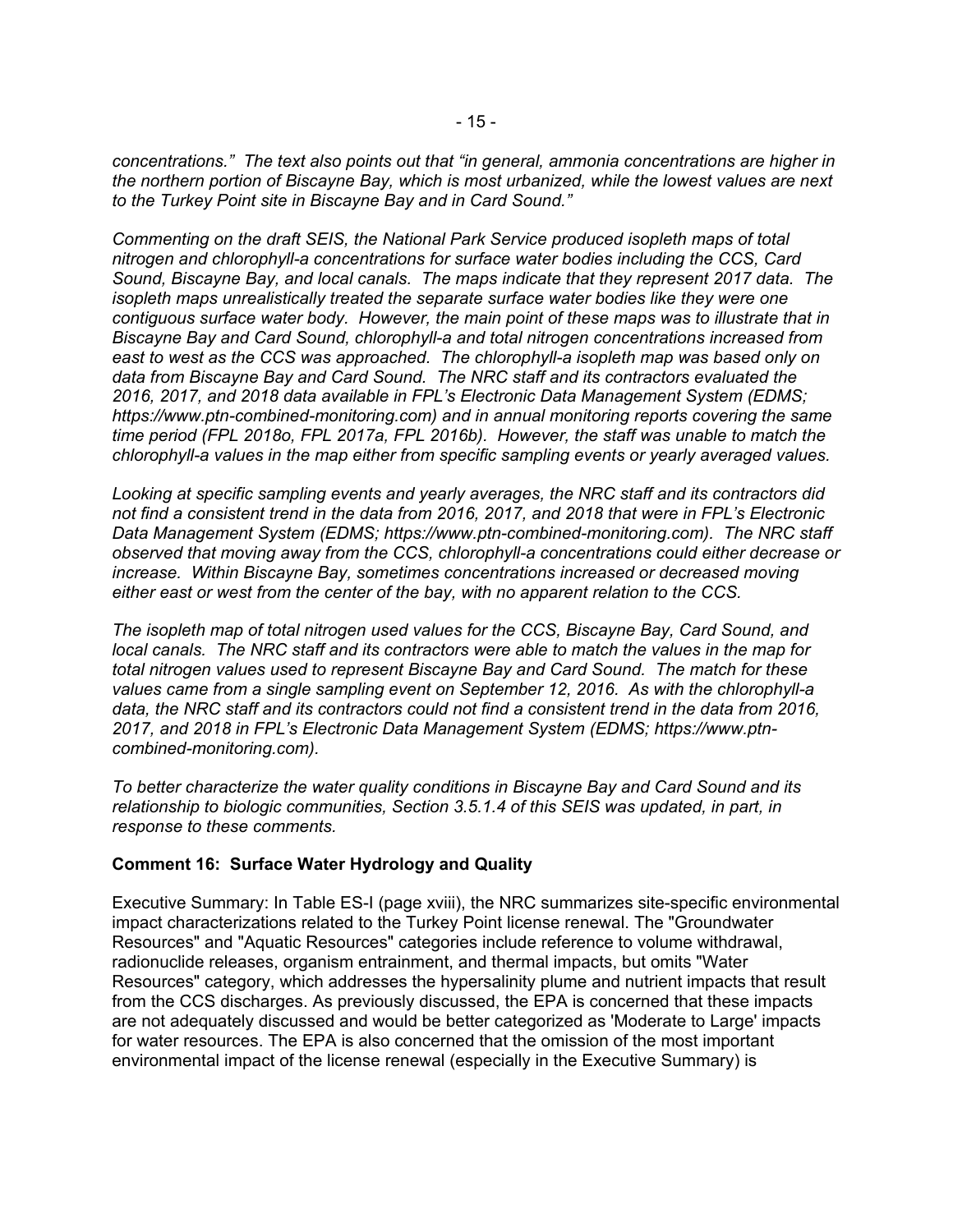problematic and does not adequately describe environmental impacts to readers seeking an overview of the SD EIS.

Recommendation: The EPA recommends the NRC provide an entry in Table ES-I in the FSEIS and briefly describes the water resource impacts from the CCS.

*Response:**The category, "Water Resources," has not been omitted from Table ES-1 in the Executive Summary of the SEIS. Rather, the NRC separates water resources-related NEPA issues into the categories of "surface water" or "groundwater." The NRC's Category 1 (generic) issues for the analysis of environmental impacts associated with license renewal of nuclear power plants reflect the generic impacts codified in the NRC's regulations in Table B-1 of 10 CFR Part 51, Subpart A, Appendix B. Table ES-1 in this SEIS only summarizes the NRC staff's impacts determinations for applicable Category 2 (site-specific) issues for the proposed action (subsequent license renewal) for Turkey Point Units 3 and 4, in accordance with 10 CFR 51.53(c)(3), 51.71, and 51.95(c). Table ES-1 is similar to, but not as detailed as, Table 4-2 in Section 4.1 of the "Environmental Consequences and Mitigating Actions" chapter of the SEIS. Impact levels (SMALL, MODERATE, and LARGE) for each resource area are established in accordance with the definitions in Section 1.4 of the SEIS, consistent with the NRC's definition of those levels in the GEIS for license renewal.* 

*Separately, in Table 4-1 of Section 4.1, the NRC lists the Category 1 (generic) NEPA issues that the NRC staff found to be applicable to Turkey Point. However, Category 1 issues are not included in the Executive Summary, and there are no Category 2 surface water resources issues applicable to Turkey Point Units 3 and 4. Regardless, the tables are intended to reflect the staff's final impact determination for each resource-specific issue, rather than to provide a synopsis of the myriad aspects of each resource that the staff considered as part of its impacts analysis. The NRC staff's detailed impacts analyses for the listed Category 2 issues are presented in Sections 4.2 through 4.16 of the SEIS, as applicable. Similarly, a synopsis of the NRC staff's generic analyses for Category 1 issues, and a description of the consideration of new and potentially significant information related to those issues, are also presented in Chapter 4.* 

*This comment provides no new information, and no changes have been made to this SEIS as a result.* 

## **Comment 17: Climate Change**

Climate Resiliency: The EPA notes that the NRC has provided a discussion regarding climate change, adaptation and resiliency, current projections of climate change in Florida and the southeast (including acceleration of sea level rise, storm surge, decreased availability of fresh water and the resulting freshwater demands on aquifers, and increases in wind and rainfall due to extreme weather events). The analysis, however, did not discuss how these changes would potentially impact Nuclear Generating Units 3 and 4. On page 4-110, the analysis specifically indicated:

"The effects of climate change on Turkey Point Unit 3 and 4 structures, systems, and components are outside the scope of the NRC staff's license renewal environmental review. The environmental review documents the potential effects from continued nuclear power plant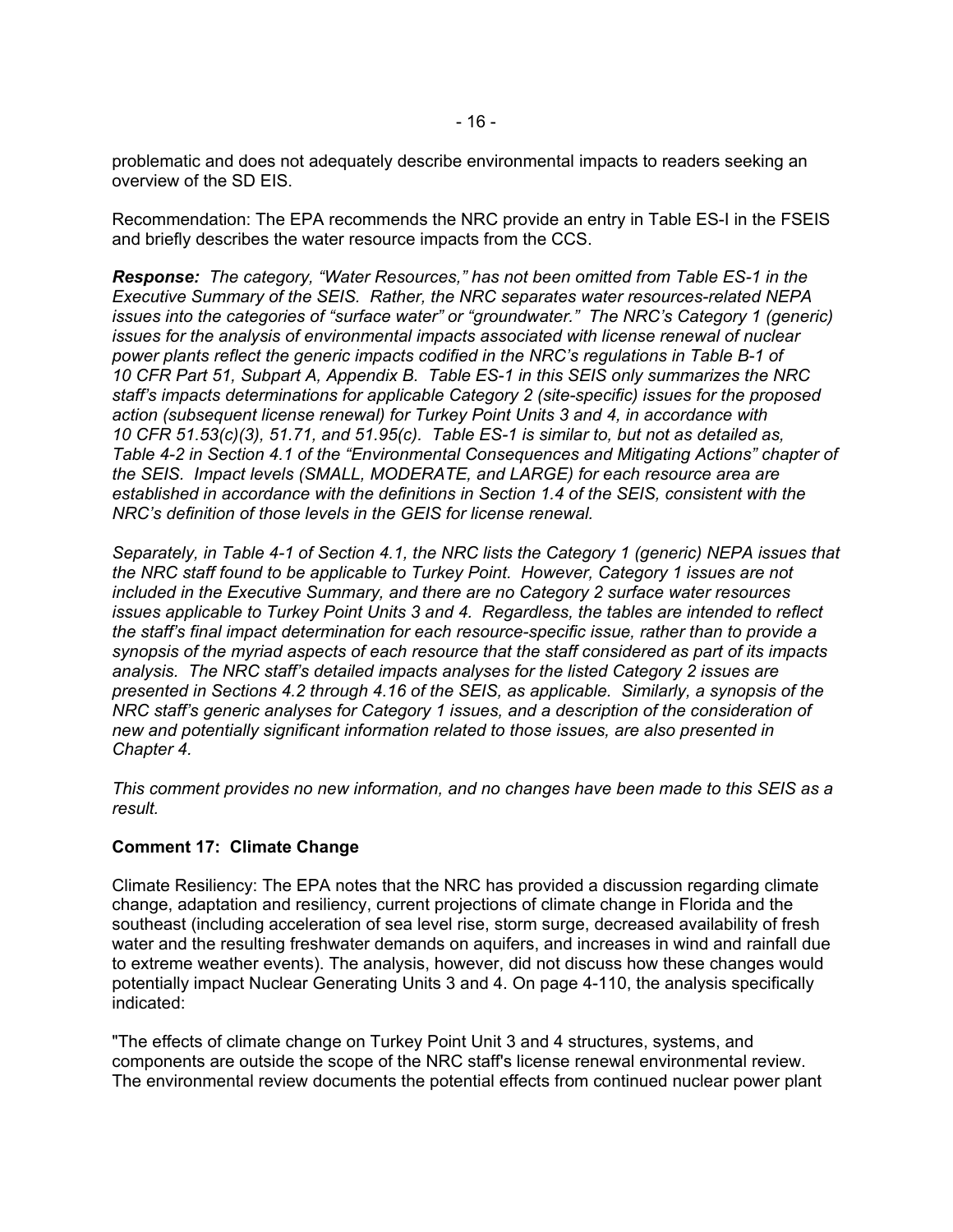opera/ion on the environment .... The NRC conducts safety reviews prior to allowing licensees to make operational changes due to changing environmental conditions. Additionally, the NRC evaluates nuclear power plant operating conditions and physical infrastructure to ensure ongoing safe operations under the plant's initial and renewed operating licenses, through the NRC 's Reactor Oversight Program. If new information about changing environmental conditions (such as rising sea levels that threaten safe operating conditions or challenge compliance with the plant's technical specifications) becomes available, the NRC will evaluate the new information to determine if any safety-related changes are needed at licensed nuclear power plants. This is a separate and distinct process from the NRC staff's subsequent license renewal environmental review that it conducts in accordance with the National Environmental Policy Act (NEPA). "

The NRC has indicated that the scheduled public release of both the FSEIS and the Final Safety Evaluation Report (FSER) will be August 20191. It is important that the pertinent hurricane and storm resiliency information from the FSER be included in the FSEIS. 1 Eric R. Oesterle, "Schedule Revision for the Review of the Turkey Point Nuclear Generating Unit Nos. 3 and 4 Subsequent license Renewal Application (EPID NOS. L-2018-LNE-OOOIIL-2018-RNW-0002) ", Nuclear Regulatory Commission, Washington D.C., May 3, 2019.

Recommendation: For NEPA disclosure, the EPA recommends the NRC evaluate potential impacts that climate change might have on the nuclear units and supporting facilities such as the CCS, transportation routes (roads, barge traffic) etc. The EPA also recommends the NRC provide any preliminary findings from the FSER within the FSEIS. The EPA recommends adding climate resiliency as an impact area for the comparison of the alternatives.

*Response:**As observed by the EPA, Section 4.15.3.2 of this SEIS includes the NRC staff's evaluation of observed trends in and effects of climate change on environmental resources as well as the potential implications of future changes in climate change indicators. However, the NRC staff has not provided an evaluation of the potential impacts of climate change on nuclear power plant operations because the purpose of the NRC's SEIS is to evaluate the potential environmental impacts of the proposed action (subsequent license renewal) and alternatives to the proposed action. Evaluation of potential climate change impacts, including sea level rise, flooding, and storm surge on nuclear power plant operations and physical infrastructure are outside the scope of the NRC's license renewal environmental review. However, with the context of the environmental review, the NRC takes into consideration external hazards, such as flooding, as part of the NRC's severe accident mitigation alternatives (SAMA) analysis. Specifically, the NRC staff conducted an evaluation of any new and significant information with respect to external hazards. This is referenced in Section 4.11.1.3 of this SEIS and further documented in Appendix E. Separately, however, the NRC addresses potential hazards such as from natural phenomena to safe operation of a nuclear power plant through its ongoing oversight of operating licenses, as noted by EPA in its comments and as referenced in Section 4.15.3.2 of this SEIS.* 

*The NRC's safety evaluation report for license renewal does not specifically evaluate topics such as hurricane and storm resiliency as these issues, along with other natural phenomena, are evaluated on an ongoing basis outside the scope of the NRC's license renewal safety and environmental reviews. As described in 10 CFR Part 54 of the NRC's regulations, the focus of the NRC staff's license renewal safety review as documented in the safety evaluation report is*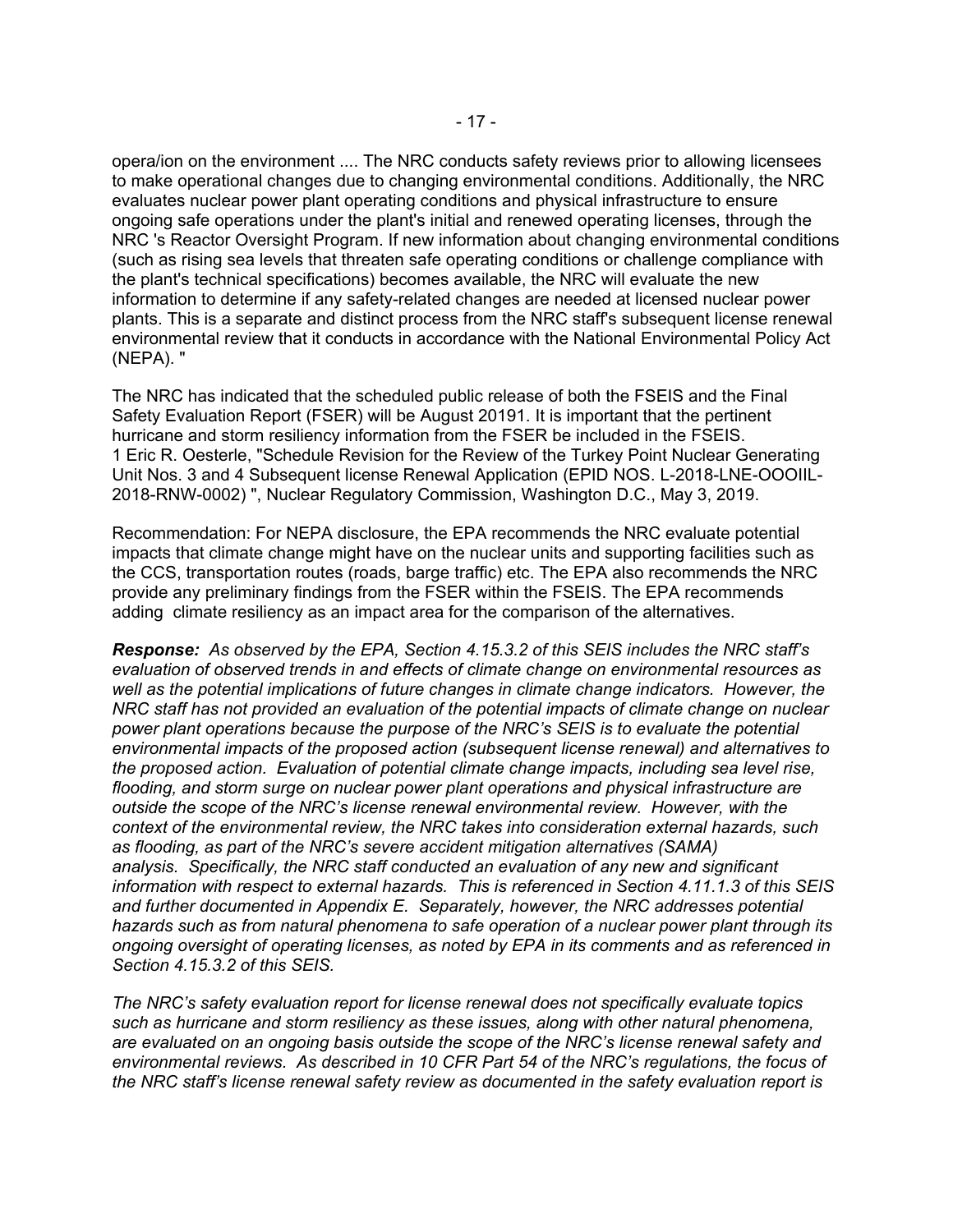*to verify that the license renewal applicant has identified aging effects that could impair the ability of structures and components within the scope of license renewal to perform their intended functions, and to demonstrate that these effects will be adequately managed during the proposed period of extended operation.* 

*No changes were made to the SEIS as a result of this comment.* 

# **Comment 18: Climate Change**

Hurricane and Storm Impacts: As noted in the previous comment, the NRC intends to discuss information regarding hurricane and storm surge impacts in the FSER. On page 3-36, the SD EIS states, "Components vital to safety, with the exception of the intake cooling water (JCW) pumps, which are protected to 22.5 feet (6.9 m) MSL, are protected against flood tides and waves up to 22 feet (6. 7 m) MSL on the east side of Turkey Point (FPL 20181). "As a part of the FSER for the Turkey Point Nuclear Units 6 and 7 Combined Operating License (COL)2, the NRC conducted various hurricane and storm impact evaluations for the proposed nuclear units and supporting facilities. The EPA notes that on page 2-138 of the FSER the NRC states:

"The applicant noted that the estimated PMSS [Probable Maximum Storm Surge Analysis] stillwater level at Turkey Point Units 6 and 7, combined with coincidental wind-wave run-up, of approximately 24.8eft (7.6 m) NAVD 88 is lower than the design plant grade elevation of 26 ft (7. 9 m) NA VD 88 for safety-related facilities. Therefore, the applicant concluded that the postulated PMH {Probable Maximum Hurricane] event does not affect the safety functions of the plant, and debris, waterborne projectiles, and sediment erosion and deposition are not of concern to the safety-related facilities.e"

*Response:**See response to comment 19, below.* 

## **Comment 19: Climate Change**

As written in the SDEIS, it would appear that "components vital to safety" could be compromised because vital facilities at the existing plant would have protection up to 22-22.5' while the PMSS from the FSER for proposed Nuclear Units 6 and 7 indicates a possible storm surge of up to 24.8'. The EPA acknowledges and defers to the NRC on matters of nuclear safety. However, there is a concern that the SDEIS does not adequately disclose storm surge impacts to the facility and potential damaging environmental impacts that could result from the facility being compromised during a hurricane or severe storm event.

The EPA has provided past technical comments on hurricane and storm analysis (Reference: Turkey Point Nuclear Units 6 and 7 COL's DEIS (July 17, 2015) and the FEIS (December 22, 2016). One particular issue that is applicable to this SD EIS is the lack of discussion and evaluation regarding potential damages that might be incurred to the nuclear units and supporting facilities (i.e., wave erosion and undercutting of the facility, damage due to debris impacts, etc.). In addition, the SDEIS did not factor in reasonably foreseeable future land use and population growth in considering the potential impacts of a catastrophic storm event and its environmental impacts on the facility and surrounding areas.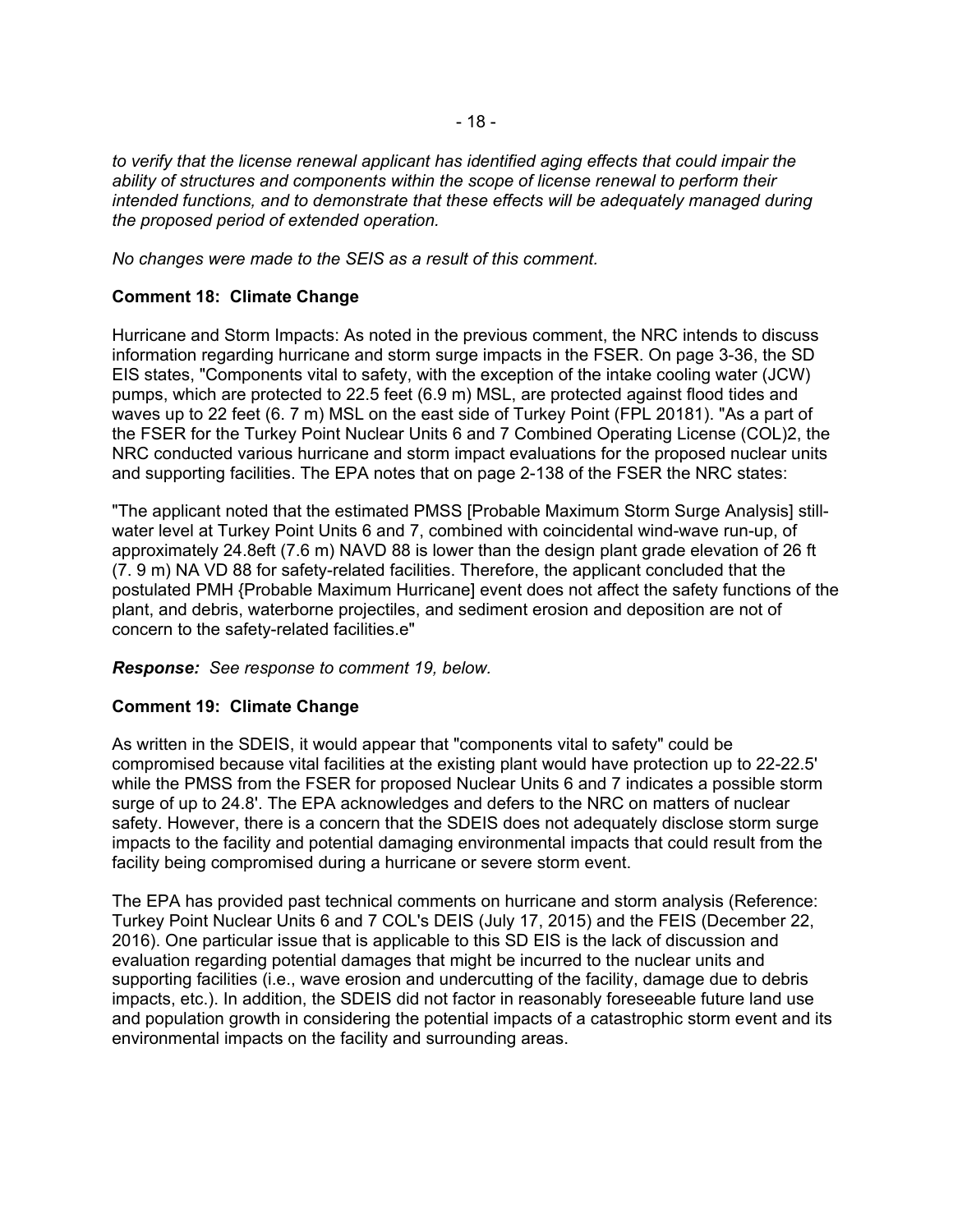There is no distinct section within the SDEIS that describes potential damaging impacts that hurricane and storms could have on Nuclear Units 3 and 4 and supporting facilities. Additionally, there is no discussion regarding the adverse impacts on the surrounding environment or habitat associated with facility failures related to hurricane and storm events. An example is that there is no discussion regarding the potential impacts that a hurricane or storm could have on flooding the CCS. Presumably, heavy precipitation and/or storm surge could potentially impact the hypersalinity plume within the Biscayne aquifer or release harmful nutrients and contaminants to the surrounding environment which could adversely impact water quality and aquatic species.

Recommendations: The EPA recommends that a section in the FSEIS regarding hurricane and storm impacts be included and be considered a discrete "impact area" to be used in evaluating each alternative's impacts. The EPA recommends the NRC disclose potential 'reasonable and foreseeable' hurricane and storm impacts (heavy precipitation, storm surge, wave erosion/undercutting and debris impacts) to the nuclear units and supporting facilities. Additionally, the EPA recommends the NRC disclose impacts to the surrounding environment (i.e., ecosystems and water quality of Biscayne Bay, impacts to Biscayne Aquifer including the hypersalinity plume, etc.) should the CCS be flooded during a hurricane or severe storm event.

*Response:**The NRC understands that the EPA is concerned about the impacts of storm surge on Turkey Point Units 3 and 4, citing the Probable Maximum Storm Surge (PMSS) estimate prepared for proposed Units 6 and 7. The effects of external hazards on Turkey Point Units 3 and 4 structures, systems, and components are outside the scope of the NRC staff's subsequent license renewal environmental review. This SEIS, which was prepared as part of the environmental review, provides a thorough assessment of the environmental impacts of the proposed action and alternatives in accordance with CEQ regulations and the NRC's regulations for implementing NEPA at 10 CFR Part 51. Operating plants must deal with the effects of external hazards (e.g., heavy precipitation, storm surge, flooding, and associated effects) through the requirements of their licenses, including technical specifications, to ensure that structures, systems, and components important to safety comply with applicable regulations and license requirements, as described in Sections 3.5.1.1 and 4.15.3.2 of this SEIS. As part of the NRC staff's description of Turkey Point's hydrologic environment, flood protection and the potential for flooding at Turkey Point are discussed in Section 3.5.1.1, "Surface Water Hydrology," of the SEIS (see "Potential for Flooding at the Turkey Point Site"). The NRC staff has revised and expanded this subsection to address commenter concerns about flooding, storm surge, and sea level rise. Also, as discussed in Sections 3.5.1.1 and 4.15.3.2, FPL has proposed an aging management program for the CCS berms, providing for the inspection and maintenance of the berms throughout the period of subsequent license renewal.* 

*An evaluation of impacts over the period of subsequent license renewal, from CCS flooding is discussed in response to the comment titled "Failure to Analyze Impacts of Sea Level Rise and Storm Surge." The evaluation concludes that over the period of subsequent license renewal, overtopping of the CCS or a release of CCS waters into adjacent surface waters due to flood damage to the CCS could occur infrequently. Flooding and flood damage to the CCS is not likely to occur except in the event of a hurricane. However, if it occurs it is likely to cause only small changes to the water quality in Biscayne Bay and Card Sound. A hurricane would dilute the impact of CCS releases and would likely cause greater impacts to the water quality of Biscayne Bay or Card Sound than any flooding caused by a release of CCS waters.*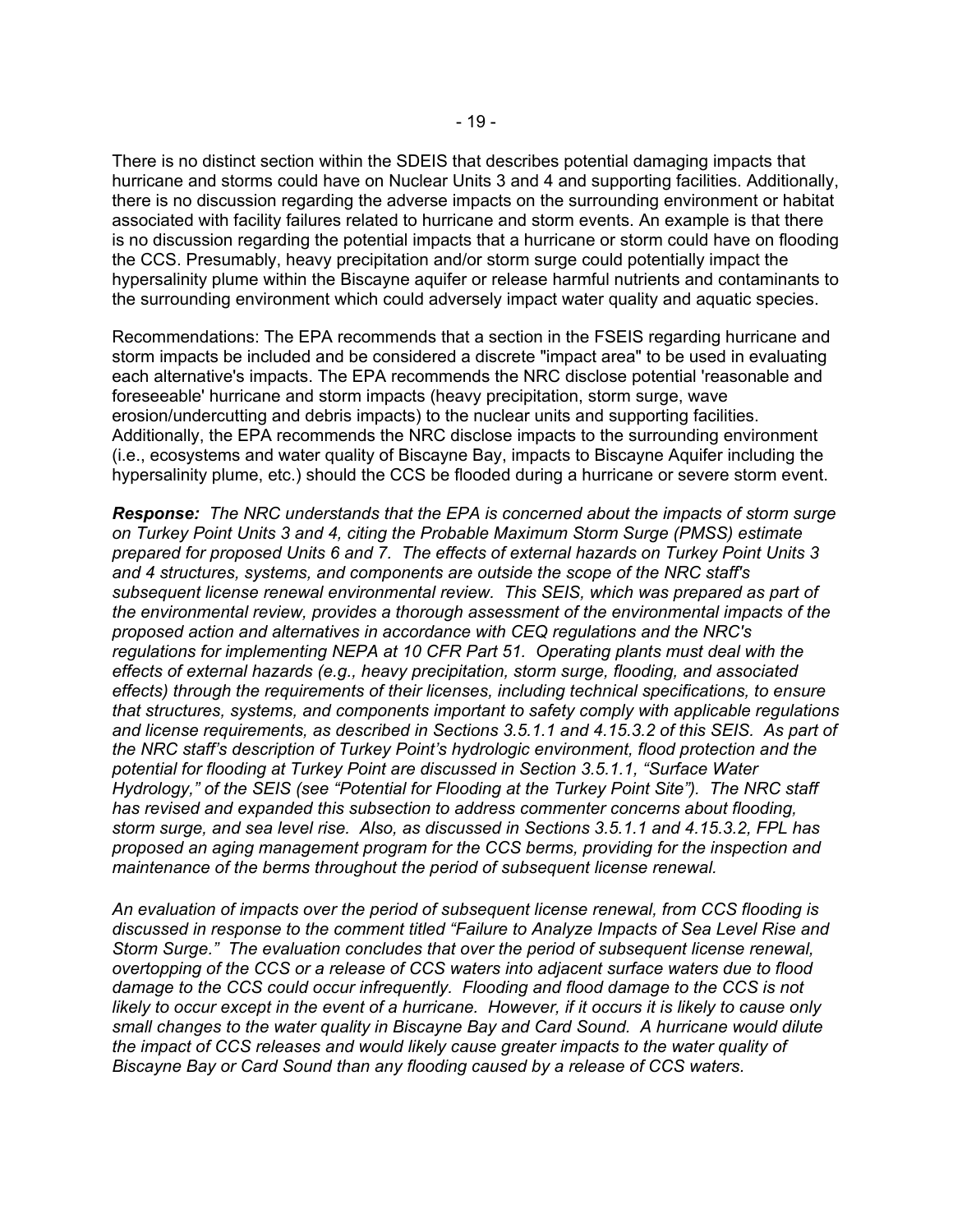*The difference between storm surge water surface elevations for Turkey Point Units 3 and 4 and proposed Units 6 and 7 is described in Section 3.5.1.1, "Surface Water Hydrology," ("Potential for Flooding at the Turkey Point Site"). The flood analysis for Units 3 and 4 contained a maximum storm surge projection of 19.1 ft (5.8 m). In a separate and independent analysis, the maximum storm surge projection for the design of proposed Units 6 and 7 at the Turkey Point site was 24.8 ft (7.6 m). In the analysis for Units 3 and 4, FPL used a detailed model that contained more realism than the less detailed deterministic model used by FPL for Units 6 and 7. To account for the less detailed evaluation, more conservative assumptions were incorporated into the analysis for the Units 6 and 7 model. For example, the assumptions in the model used for Units 6 and 7 included (1) a hypothetical hurricane with an intensity much greater than has ever been observed in the Atlantic Ocean and (2) an additional 20 percent added margin to the final computed storm surge water level. This resulted in a higher maximum storm surge projection in the Units 6 and 7 analysis.* 

*As stated earlier, operating plants' structures, systems, and components are continually evaluated for external hazards under the NRC's Reactor Oversight Process where emerging safety and security issues are addressed. On an ongoing basis, this oversight assesses the adequacy of structures, systems, and components of a nuclear power plant, including their exposure to hazards such as flooding. The NRC's reactor oversight program will continue in effect throughout the period of subsequent license renewal.* 

*This comment provides no new information and no changes were made to this SEIS as a result.* 

# **Comment 20: Environmental Justice**

Environmental Justice (EJ): Pursuant to Executive Order 12898, the SDEIS includes demographic and impact information related to minority and low-income populations. Turkey Point Nuclear Unit Nos. 3 and 4 are located within an area containing substantive minority and low-income populations within a 50-mile radius of the proposed project. Thresholds and census data are used to compare race and income data at the block group level to the reference population. The SDEIS identifies minority populations using the meaningfully greater analysis (i.e., 78% or greater) and low-income populations are identified using the % of individual living below the Federal poverty threshold (18% or greater). The SDEIS evaluates the potential for disproportionately high and adverse health and environmental impacts and concludes that there are no disproportionately high and adverse environmental or health impacts on low-income and minority populations due to the proposed project license renewal.

Recommendations: The SDEIS identifies minority populations using the meaningfully greater analysis. Typically, minority populations are identified using the meaningfully greater analysis along with the 50% percent analysis. At the 50% percent or greater threshold, the project area includes a substantive minority population that should be meaningfully engaged throughout the NEPA process to help identify potential benefits and burdens associated with licensing permitting decisions. The EPA recommends the NRC include the 50% percent or greater and analysis in the EJ evaluation in the FSEIS. Additionally, the EPA recommends the EJ section include information about the public outreach efforts to minority and low-income populations and participation (i.e., receiving community input) of these communities in the proposed project (i.e., scoping, planning, impact assessment, etc). Because there is a high Hispanic population as well as migrant populations within the vicinity of the project, the EPA recommends the FSEIS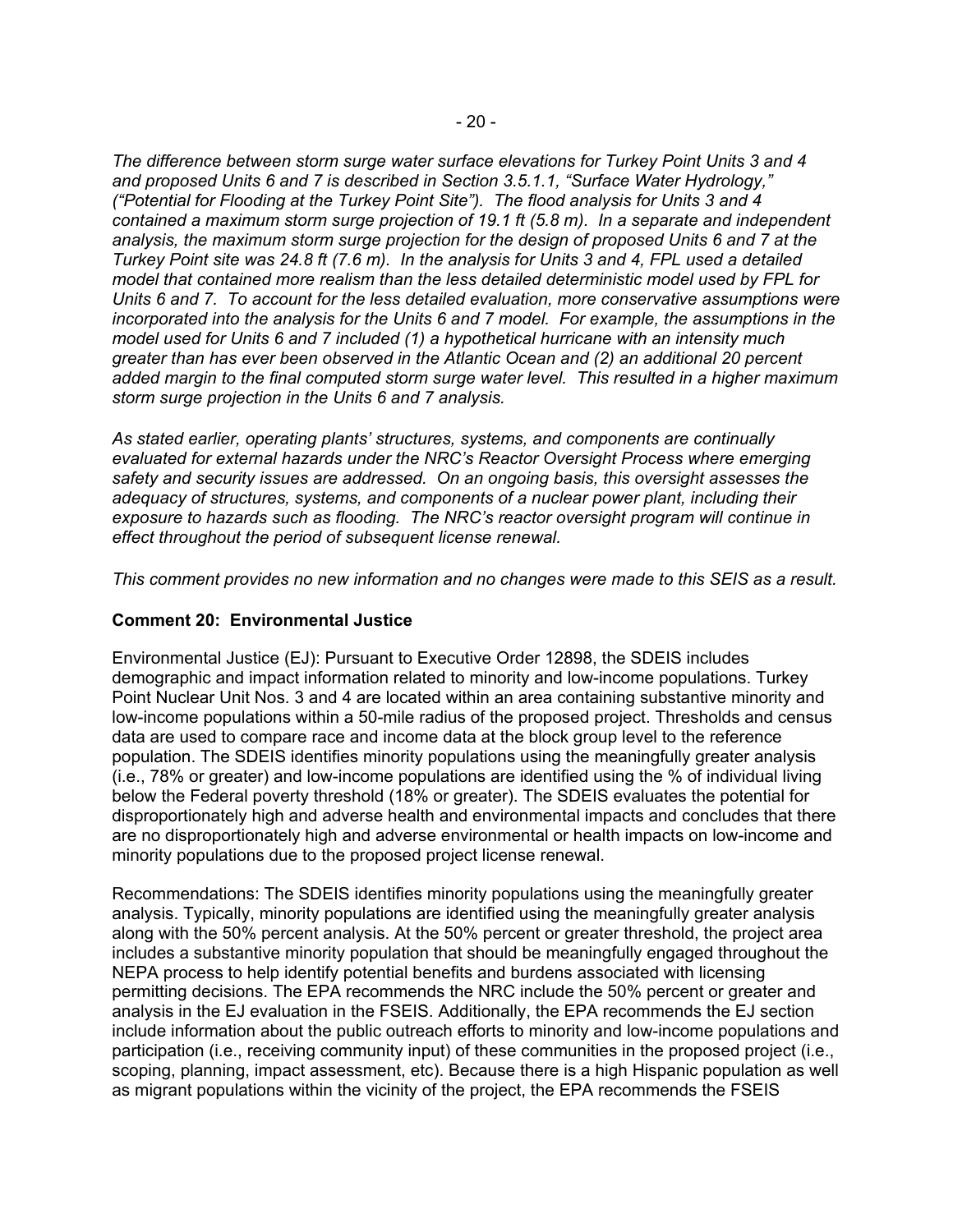discuss outcomes of efforts to engage these populations and describe efforts made to address issues related to limited English proficiency. The EPA also recommends that Native American tribes and populations that may utilize area resources as part of their cultural practice or for subsistence should also be coordinated with and efforts to engage them should also be discussed.

*Response: The commenter recommends that the NRC staff include the Fifty-Percent Analysis in combination with the Meaningfully Greater Analysis in identifying minority populations as part of the Environmental Justice evaluation in the SEIS. The NRC staff conducted its Environmental Justice review in accordance with guidance contained in the Commission's Policy Statement on the Treatment of Environmental Justice Matters in NRC Regulatory and Licensing Actions (69 FR 52040) and Appendix D to LIC-203 (ADAMS Accession No. ML12234A708). The NRC staff is aware that the identification of minority populations can be conducted in various ways, including the No-Threshold analysis, Fifty Percent analysis, the Meaningfully Greater analysis, or both the Fifty Percent analysis and the Meaningfully Greater analysis in concert. However, in accordance with NRC's policy statement and guidance, minority and low-income populations are identified when the minority and/or low-income population of an impacted areas exceeds 50 percent or the minority and/or low-income population is meaningfully greater than the minority and/or low-income population percentage than the minority and/or low-income population within a 50-mi (80-km) radius of the nuclear power site.* 

*The NRC staff determined that the Meaningfully Greater analysis is appropriate to identify minority populations as a result of the substantial aggregate minority population within the geographic area (50 mi (80 km)). The Meaningfully Greater analysis allows for the Environmental Justice analysis to focus on the potential effects occurring where the concentration of minority populations is the greatest when compared to the geographic area (50-mi (80-km)) radius). If the Fifty-Percent threshold were to be applied to identify minority populations, the analysis would result in approximately 81 percent of the census block groups (1,743 out of 2,152) within a 50-mi (80-km) radius of Turkey Point as minority population block groups. Given that 78 percent of the population within a 50-mi (80-km) radius of Turkey Point are minority individuals, the 50 percent threshold would not distinguish the location of higher concentrations of minority populations when compared to the aggregate minority individuals residing within a 50-mi (80-km) radius of Turkey Point. Additionally, the Fifty-Percent analysis would not change how the NRC staff considered Environmental Justice matters in the SEIS as this would confirm a majority minority population (already noted in the SEIS). In applying the Meaningfully Greater analysis, the SEIS documents the extent to which minority populations reside within a 50-mi (80-km) radius of Turkey Point (discussed in Section 3.12 of the SEIS) and did not preclude Environmental Justice matters from being considered in greater detail as these are addressed in Section 4.12 of the SEIS. No changes were made to the SEIS in response to this comment.* 

*For the scoping and issuance of the draft SEIS public meetings, paper copies of the presentation material was available in Spanish (ADAMS Accession Nos. ML18150A255 and ML19116A258) and an NRC Spanish-speaking representative was available at the meetings to address questions from members of the public. Consistent with 36 CFR 800.8(c), the NRC staff consulted with potentially affected Indian tribes as part of the "*National Historic Preservation Act of 1966, as Amended*" (NHPA) Section 106 process. Consultation under Section 106 of NHPA*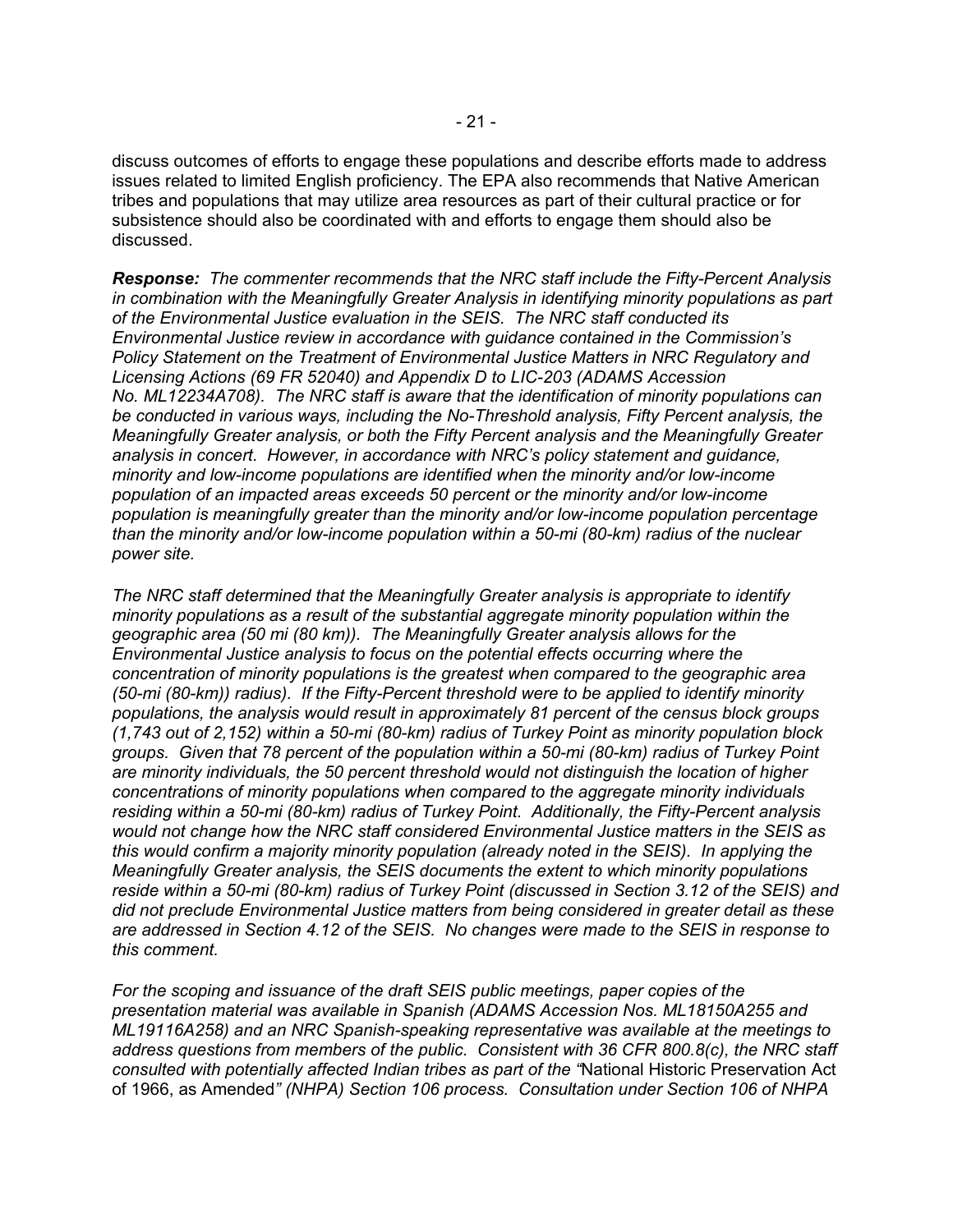*is presented in Section 4.9.1.2 of the SEIS. As part of consultation, subsistence activities conducted by Indian tribes were not identified. Section 4.12.1 of the SEIS was revised to include the NRC's outreach efforts to minority populations.* 

## **Comment 21: Ecological Resources**

Everglades National Park, Biscayne National Park and Biscayne Bay Aquatic Preserve: As noted in previous comments, the EPA has raised concerns with respect to the Proposed Action's potential impacts to Everglades National Park, Biscayne National Park and Biscayne Bay Aquatic Preserve. The EPA also identified the potential impacts to CERP projects (i.e., potential drawdown of groundwater, ecosystem and water quality impacts should the CCS be flooded during a hurricane or severe storm event, potential continuation or worsening of the hypersalinity plume, etc.).

Recommendation: The EPA recommends the NRC consider a separate impact area (to be reflected in Table 2-2 of the FSEIS) for significant state and Federal resources to include Everglades National Park, Biscayne National Park and Biscayne Bay Aquatic Preserve and CERP projects which would better reflect the potential impacts to these valuable and high quality resources.

*Response:**These comments concern the potential effects of continued operation of Turkey Point and the CCS on the ecological environment. Many of the comments specifically address impacts on seagrass in Biscayne Bay, Card Sound, and other nearby areas. Some of the comments concern the impacts of water quality on federally and State-managed natural resources, including Biscayne Bay National Park, the Comprehensive Everglades Restoration Plan (CERP), the Biscayne Bay Coastal Wetlands Project, and the Florida Keys National Marine Sanctuary. Other comments express general opposition to the proposed subsequent license renewal because of concern for the potential impacts of license renewal on the ecological environment.* 

*During its review, the NRC staff considered the impacts of the proposed action on the ecological environment, including those impacts that may be experienced by sensitive and important ecological resources within nearby federally and State-managed lands and waters, and whether CCS waters could impact the ecology of neighboring surface waters through groundwater exchange. Within the SEIS, the NRC staff describes terrestrial resources, aquatic resources, and special status species and habitats in Sections 3.6, 3.7, and 3.8, respectively. The NRC staff evaluates effects to these resources in Sections 4.6, 4.7, and 4.8, respectively. Within these sections of the SEIS, the NRC staff has incorporated additional information and several new subsections in response to these public comments and newly available monitoring data, among other information, as follows.* 

• *Section 3.6.2, "Marsh, Mangrove, and Tree Island Semiannual Monitoring," has been updated to reflect FPL data from the 2018 monitoring period. The NRC staff also generally expanded this section to describe methods and results of FPL's marsh and mangrove monitoring in more detail. Additionally, the staff updated certain figures and added new figures and graphs that depict sawgrass and mangrove monitoring results from Biscayne Bay and surrounding areas.*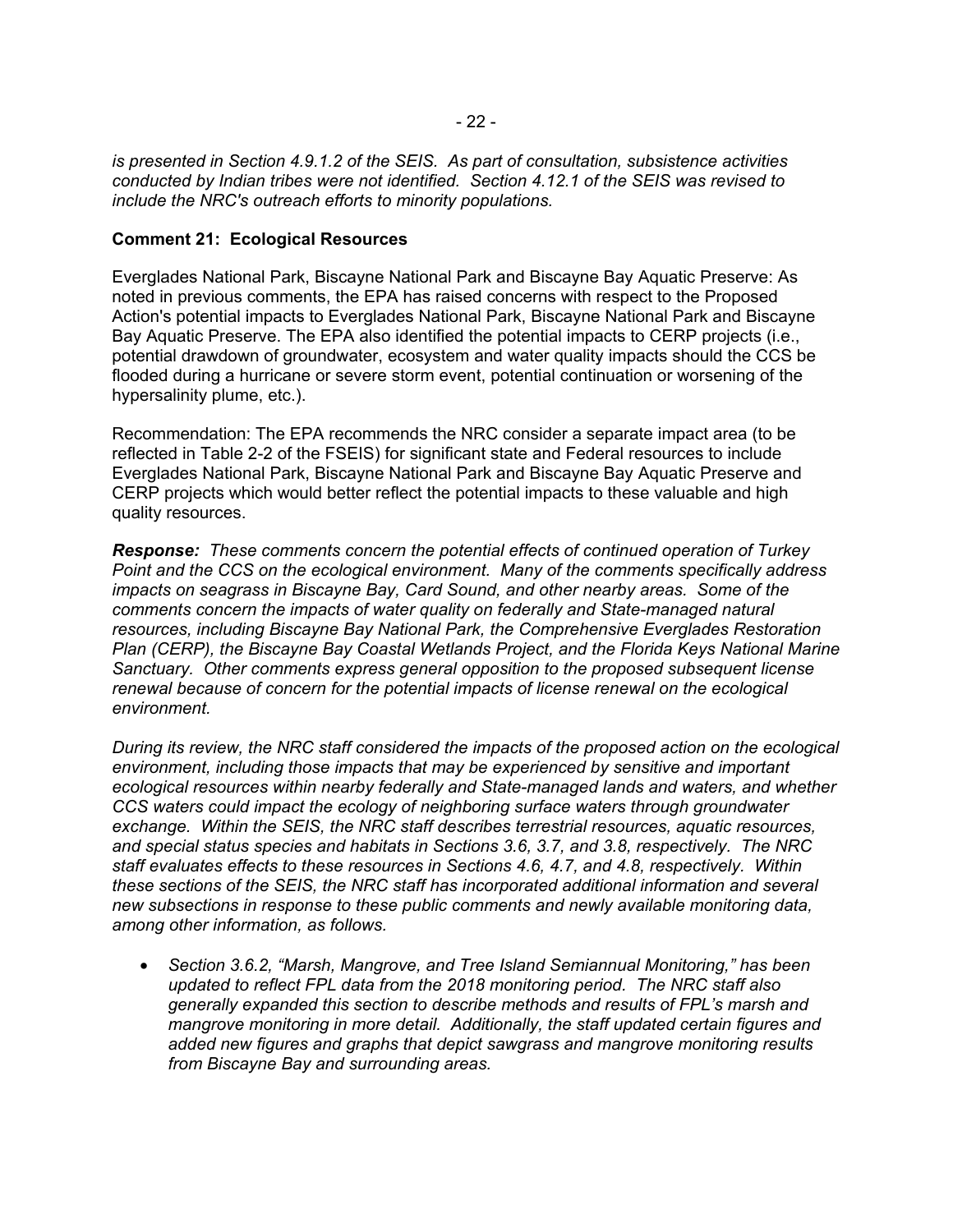- *Section 3.7.4, "Biscayne Bay and Card Sound Semiannual Monitoring," has been updated to reflect FPL data from the 2018 monitoring period. The NRC staff also generally expanded this section to describe methods and results of FPL's aquatic monitoring in more detail. The staff added discussions of submerged aquatic vegetation monitoring results and seagrass leaf nutrient analysis results. The NRC staff also incorporated new figures and graphs to support this discussion.*
- *Section 3.8.3, "Marine Sanctuary Resources Protected Under the National Marine Sanctuaries Act," is a new section in the SEIS. In this section, the staff describes sanctuary resources of the Florida Keys National Marine Sanctuary. The staff included a new figure within this section that depicts the geographic boundaries of the sanctuary.*
- *Section 4.6.1, "Proposed Action," has been updated to reflect FPL marsh and mangrove monitoring data from the 2018 monitoring period. The staff also clarified language pertaining to its assessment of new information for the License Renewal GEIS Category 1 issue of "Cooling system impacts on terrestrial resources (plants with once-through cooling systems or cooling ponds."*
- *Section 4.8.1.1, "Federally Listed Species and Critical Habitat Protected Under the Endangered Species Act," has been updated to reflect the outcome of the NRC's formal consultation with the FWS and the current status of the NRC's informal consultation with the NMFS. The staff revised its effect determinations for several species under FWS jurisdiction in Table 4-4. The staff also significantly expanded its written assessment of potential water quality impacts on federally listed species under NMFS jurisdiction. The Kemp's ridley sea turtle (Lepidochelys kempii) is now addressed in this section in addition to the four species of sea turtles included in the DSEIS.*
- *Section 4.8.1.3, "Marine Sanctuary Resources Protected Under the National Marine Sanctuaries Act," is a new section in the FSEIS. In this section, the staff evaluates the impacts of the proposed action on sanctuary resources of the Florida Keys National Marine Sanctuary and makes a determination that consultation is not required.*
- *Appendix C.3, "National Marine Sanctuaries Act Consultation," is a new section in the SEIS. In this section, the staff describes consultation requirements under the National Marine Sanctuaries Act that pertain to Federal action agencies and summarizes the staff's determination that consultation is not required.*

*Ecological variations and fluctuations are typical in Southern Florida due to harsh physiological conditions, storm patterns, and other natural factors. For instance, during the 2018 reporting period, FPL observed some seasonally and meteorologically driven ecological changes. As described in Section 3.6.2 of the SEIS, one freshwater marsh plot (F1-1) experienced a complete die-off of sawgrass in connection with Hurricane Irma, which made landfall in September 2017. Mangrove plots, on the other hand, continued to exhibit stable structure and composition during the 2018 reporting period. As described in Section 3.7.4 of the SEIS, seagrass cover and composition monitoring and leaf nutrient analyses have yielded no clear trends and no evidence of ecological degradation. With respect to the commenters' specific concerns regarding the impacts of the CCS on ecological resources, in the above-referenced*